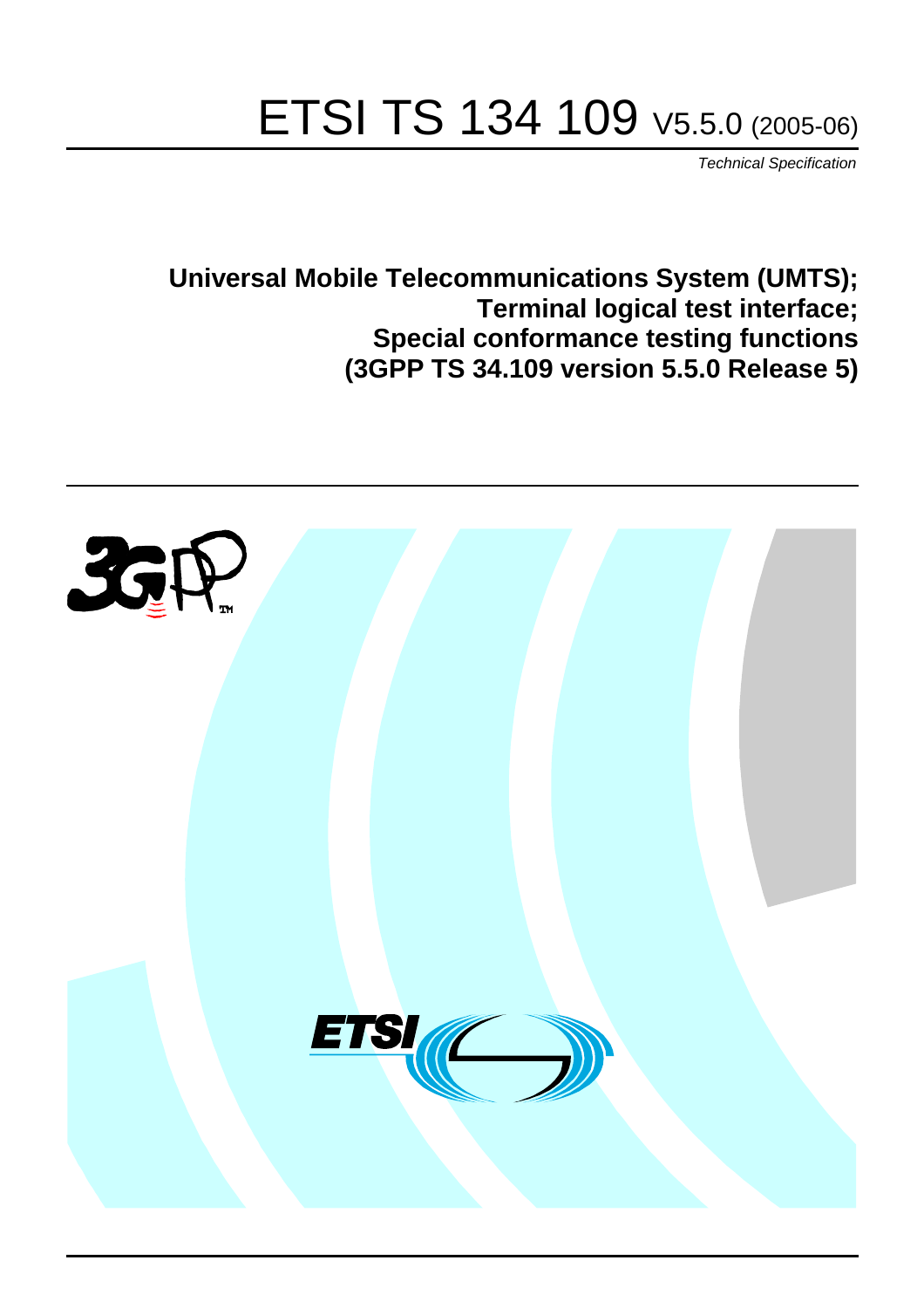Reference RTS/TSGR-0234109v550

> Keywords UMTS

#### **ETSI**

#### 650 Route des Lucioles F-06921 Sophia Antipolis Cedex - FRANCE

Tel.: +33 4 92 94 42 00 Fax: +33 4 93 65 47 16

Siret N° 348 623 562 00017 - NAF 742 C Association à but non lucratif enregistrée à la Sous-Préfecture de Grasse (06) N° 7803/88

#### **Important notice**

Individual copies of the present document can be downloaded from: [http://www.etsi.org](http://www.etsi.org/)

The present document may be made available in more than one electronic version or in print. In any case of existing or perceived difference in contents between such versions, the reference version is the Portable Document Format (PDF). In case of dispute, the reference shall be the printing on ETSI printers of the PDF version kept on a specific network drive within ETSI Secretariat.

Users of the present document should be aware that the document may be subject to revision or change of status. Information on the current status of this and other ETSI documents is available at <http://portal.etsi.org/tb/status/status.asp>

If you find errors in the present document, please send your comment to one of the following services: [http://portal.etsi.org/chaircor/ETSI\\_support.asp](http://portal.etsi.org/chaircor/ETSI_support.asp)

#### **Copyright Notification**

No part may be reproduced except as authorized by written permission. The copyright and the foregoing restriction extend to reproduction in all media.

> © European Telecommunications Standards Institute 2005. All rights reserved.

**DECT**TM, **PLUGTESTS**TM and **UMTS**TM are Trade Marks of ETSI registered for the benefit of its Members. **TIPHON**TM and the **TIPHON logo** are Trade Marks currently being registered by ETSI for the benefit of its Members. **3GPP**TM is a Trade Mark of ETSI registered for the benefit of its Members and of the 3GPP Organizational Partners.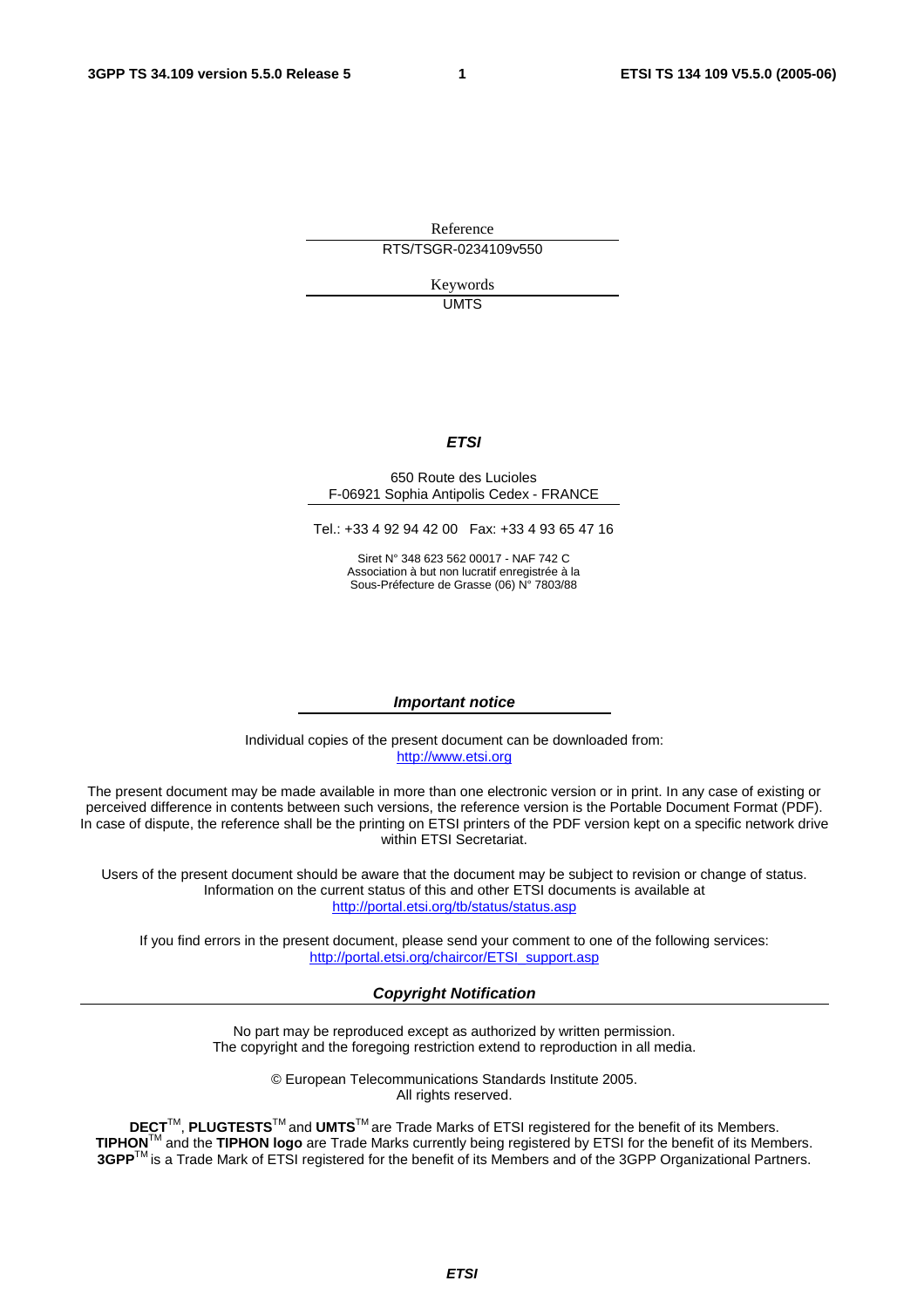# Intellectual Property Rights

IPRs essential or potentially essential to the present document may have been declared to ETSI. The information pertaining to these essential IPRs, if any, is publicly available for **ETSI members and non-members**, and can be found in ETSI SR 000 314: *"Intellectual Property Rights (IPRs); Essential, or potentially Essential, IPRs notified to ETSI in respect of ETSI standards"*, which is available from the ETSI Secretariat. Latest updates are available on the ETSI Web server ([http://webapp.etsi.org/IPR/home.asp\)](http://webapp.etsi.org/IPR/home.asp).

Pursuant to the ETSI IPR Policy, no investigation, including IPR searches, has been carried out by ETSI. No guarantee can be given as to the existence of other IPRs not referenced in ETSI SR 000 314 (or the updates on the ETSI Web server) which are, or may be, or may become, essential to the present document.

# Foreword

This Technical Specification (TS) has been produced by ETSI 3rd Generation Partnership Project (3GPP).

The present document may refer to technical specifications or reports using their 3GPP identities, UMTS identities or GSM identities. These should be interpreted as being references to the corresponding ETSI deliverables.

The cross reference between GSM, UMTS, 3GPP and ETSI identities can be found under <http://webapp.etsi.org/key/queryform.asp>.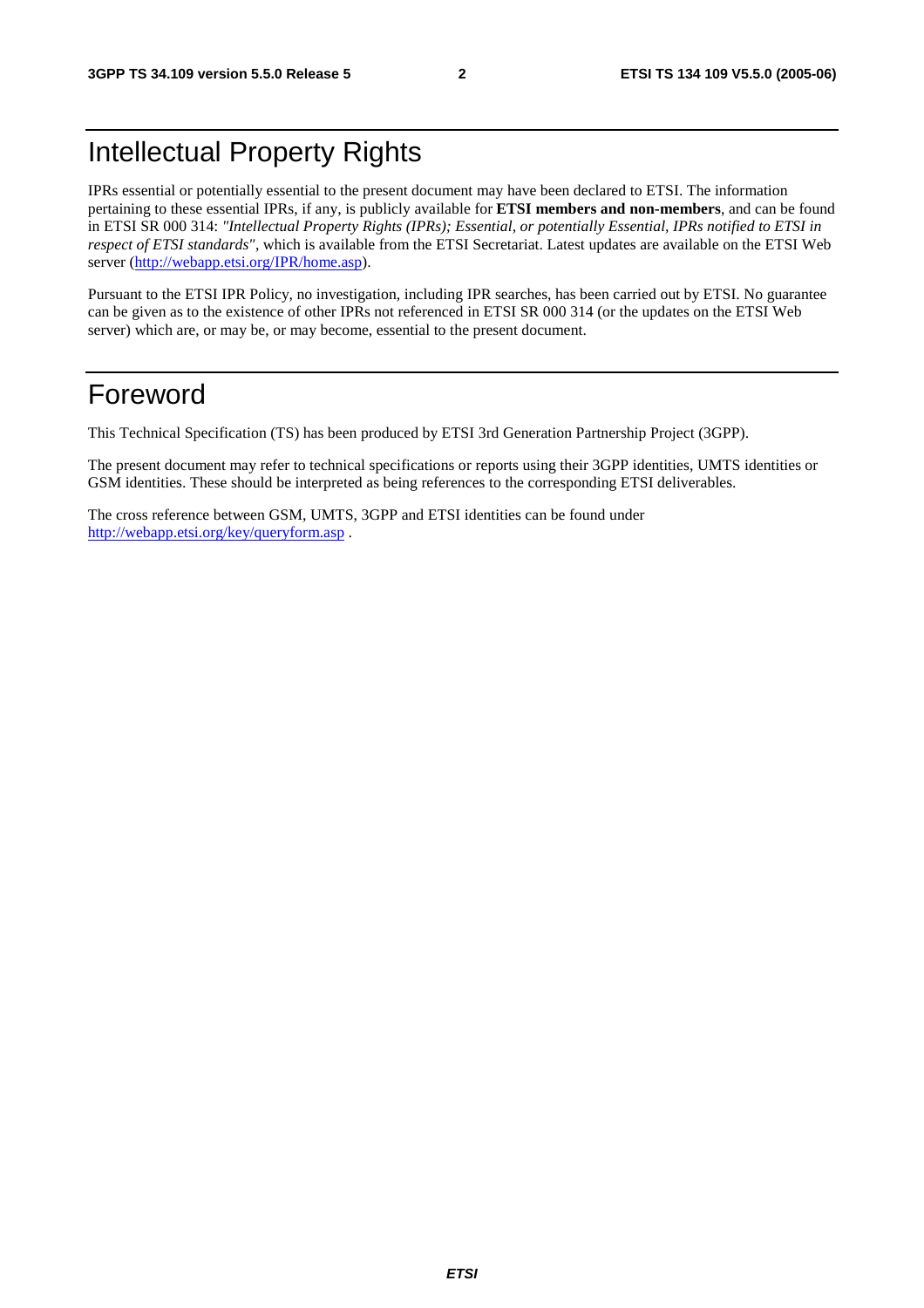$\mathbf{3}$ 

# Contents

| 1         |                                                                            |  |
|-----------|----------------------------------------------------------------------------|--|
| 2         |                                                                            |  |
| 3         |                                                                            |  |
| 3.1       |                                                                            |  |
| 3.2       |                                                                            |  |
| 4         |                                                                            |  |
| 4.1       |                                                                            |  |
| 4.2       |                                                                            |  |
| 4.3       |                                                                            |  |
| 4.4       |                                                                            |  |
| 5         |                                                                            |  |
| 5.1       |                                                                            |  |
| 5.2       |                                                                            |  |
| 5.2.1     |                                                                            |  |
| 5.2.1.1   |                                                                            |  |
| 5.2.1.2   |                                                                            |  |
| 5.2.1.3   |                                                                            |  |
| 5.2.1.4   |                                                                            |  |
| 5.2.1.5   |                                                                            |  |
| 5.2.2     |                                                                            |  |
| 5.2.2.1   |                                                                            |  |
| 5.2.2.2   |                                                                            |  |
| 5.2.2.3   |                                                                            |  |
| 5.2.2.4   |                                                                            |  |
| 5.2.2.5   |                                                                            |  |
| 5.3       |                                                                            |  |
| 5.3.1     |                                                                            |  |
| 5.3.2     |                                                                            |  |
| 5.3.2.1   |                                                                            |  |
| 5.3.2.2   |                                                                            |  |
| 5.3.2.3   |                                                                            |  |
| 5.3.2.4   |                                                                            |  |
| 5.3.2.5   |                                                                            |  |
| 5.3.2.6   |                                                                            |  |
| 5.3.2.6.1 |                                                                            |  |
| 5.3.2.6.2 |                                                                            |  |
| 5.3.2.7   |                                                                            |  |
| 5.3.2.7.1 |                                                                            |  |
| 5.3.2.8   |                                                                            |  |
| 5.3.2.9   |                                                                            |  |
| 5.3.2.9.1 |                                                                            |  |
| 5.3.2.9.2 | Loopback delay requirement for RLC and PDCP SDUs (UE Test loop mode 1)  19 |  |
| 5.3.3     |                                                                            |  |
| 5.3.3.1   |                                                                            |  |
| 5.3.3.2   |                                                                            |  |
| 5.3.3.3   |                                                                            |  |
| 5.3.3.4   |                                                                            |  |
| 5.3.3.5   |                                                                            |  |
| 5.4       |                                                                            |  |
| 5.4.1     |                                                                            |  |
|           |                                                                            |  |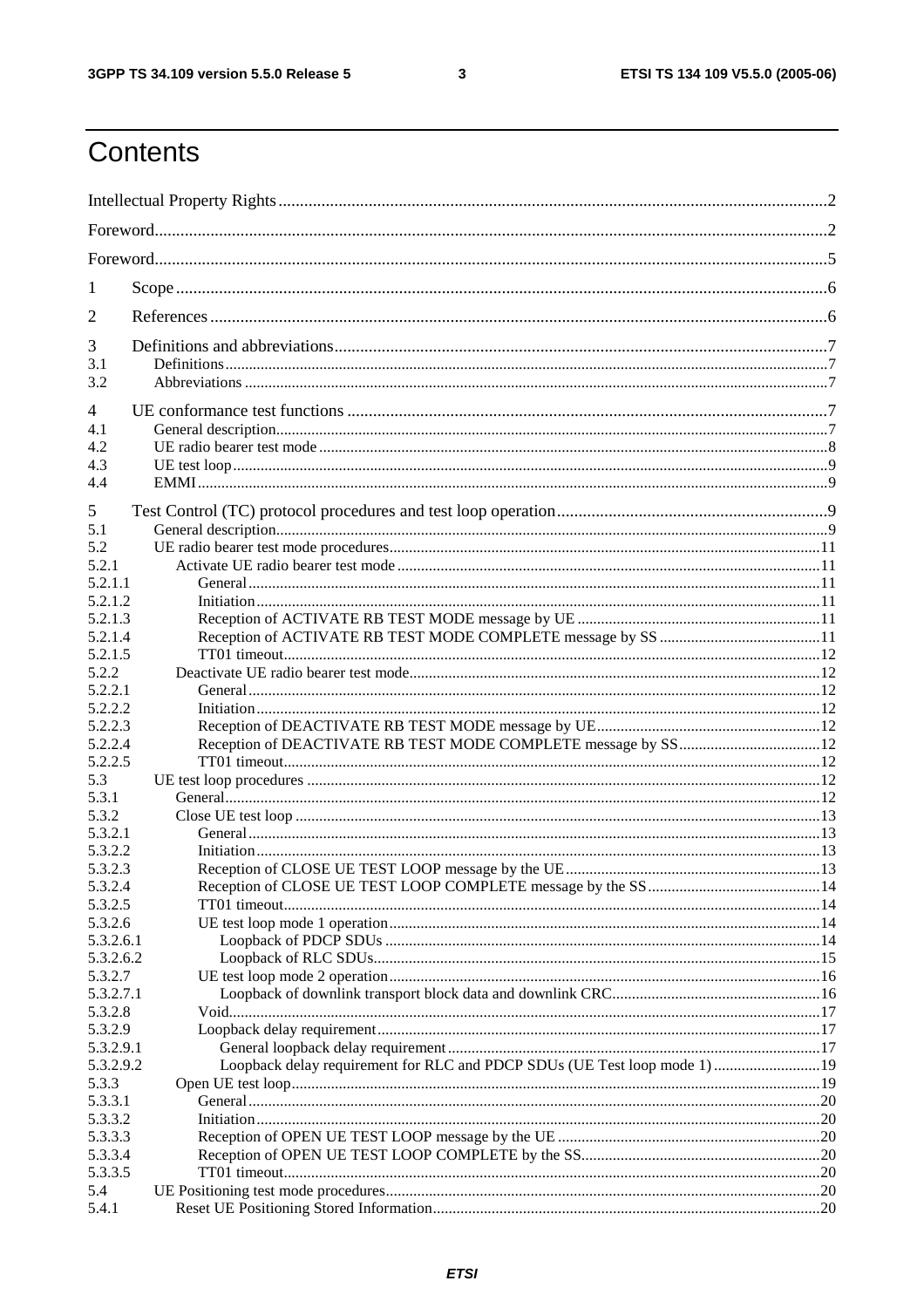#### $\overline{\mathbf{4}}$

| 5.4.1.1            |                                                                                                |  |
|--------------------|------------------------------------------------------------------------------------------------|--|
| 5.4.1.2<br>5.4.1.3 | Reception of RESET UE POSITIONING STORED INFORMATION message by UE20                           |  |
| 6                  |                                                                                                |  |
| 6.1                |                                                                                                |  |
| 6.2                |                                                                                                |  |
| 6.3                |                                                                                                |  |
| 6.4                |                                                                                                |  |
| 6.5                |                                                                                                |  |
| 6.6                |                                                                                                |  |
| 6.7                |                                                                                                |  |
| 6.8                |                                                                                                |  |
| 6.9                |                                                                                                |  |
| 6.10               |                                                                                                |  |
| 7                  |                                                                                                |  |
| 8                  |                                                                                                |  |
| 8.1                |                                                                                                |  |
| 8.2                |                                                                                                |  |
| 8.3                |                                                                                                |  |
| 8.4                |                                                                                                |  |
|                    | <b>Annex A (informative):</b>                                                                  |  |
| A.1                |                                                                                                |  |
| A.1.1              | Measurement of receiver characteristics (BER) - DL reference measurement channel (12.2 kbps)27 |  |
| A.2                | Measurement of receiver performance (BLER) using UE test loop mode 1 and RLC AM 27             |  |
| A.2.1              | Measurement of receiver performance (BLER) - DL reference measurement channel (64,144,384      |  |
| A.3                |                                                                                                |  |
| A.3.1              | Measurement of receiver performance (BLER) - DL reference measurement channel (12.2 kbps)29    |  |
| A.3.2              | Measurement of receiver performance (BLER) - DL reference measurement channel (64,144 and      |  |
| A.4                |                                                                                                |  |
| A.5                |                                                                                                |  |
| A.6                | Using UE test loop mode 2 for testing of UE Blind Transport Format Detection (FDD mode) 30     |  |
| A.7                |                                                                                                |  |
|                    | <b>Annex B</b> (informative):                                                                  |  |
|                    |                                                                                                |  |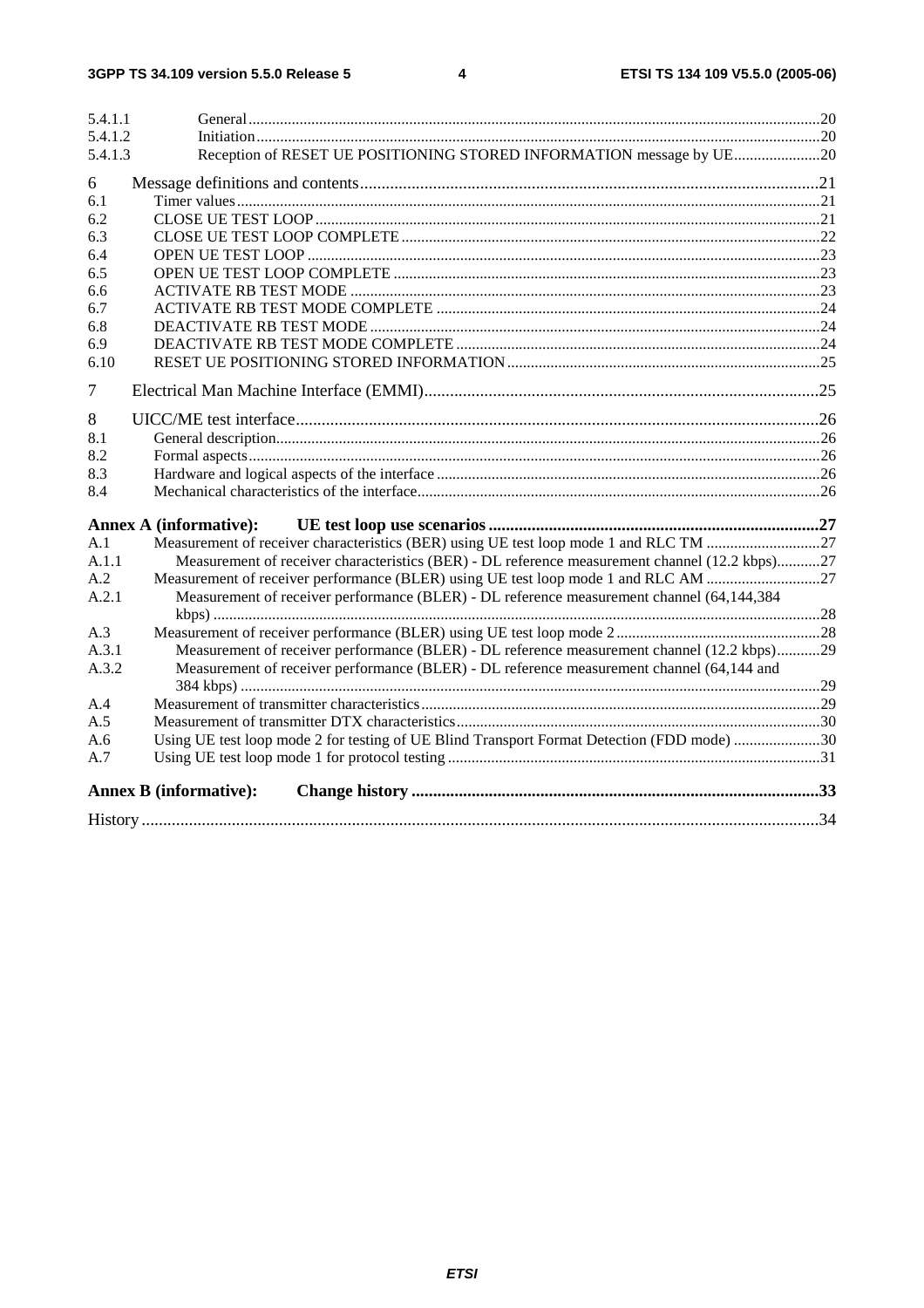# Foreword

This Technical Specification has been produced by the 3<sup>rd</sup> Generation Partnership Project (3GPP).

The contents of the present document are subject to continuing work within the TSG and may change following formal TSG approval. Should the TSG modify the contents of the present document, it will be re-released by the TSG with an identifying change of release date and an increase in version number as follows:

Version x.y.z

where:

- x the first digit:
	- 1 presented to TSG for information;
	- 2 presented to TSG for approval;
	- 3 or greater indicates TSG approved document under change control.
- y the second digit is incremented for all changes of substance, i.e. technical enhancements, corrections, updates, etc.
- z the third digit is incremented when editorial only changes have been incorporated in the document.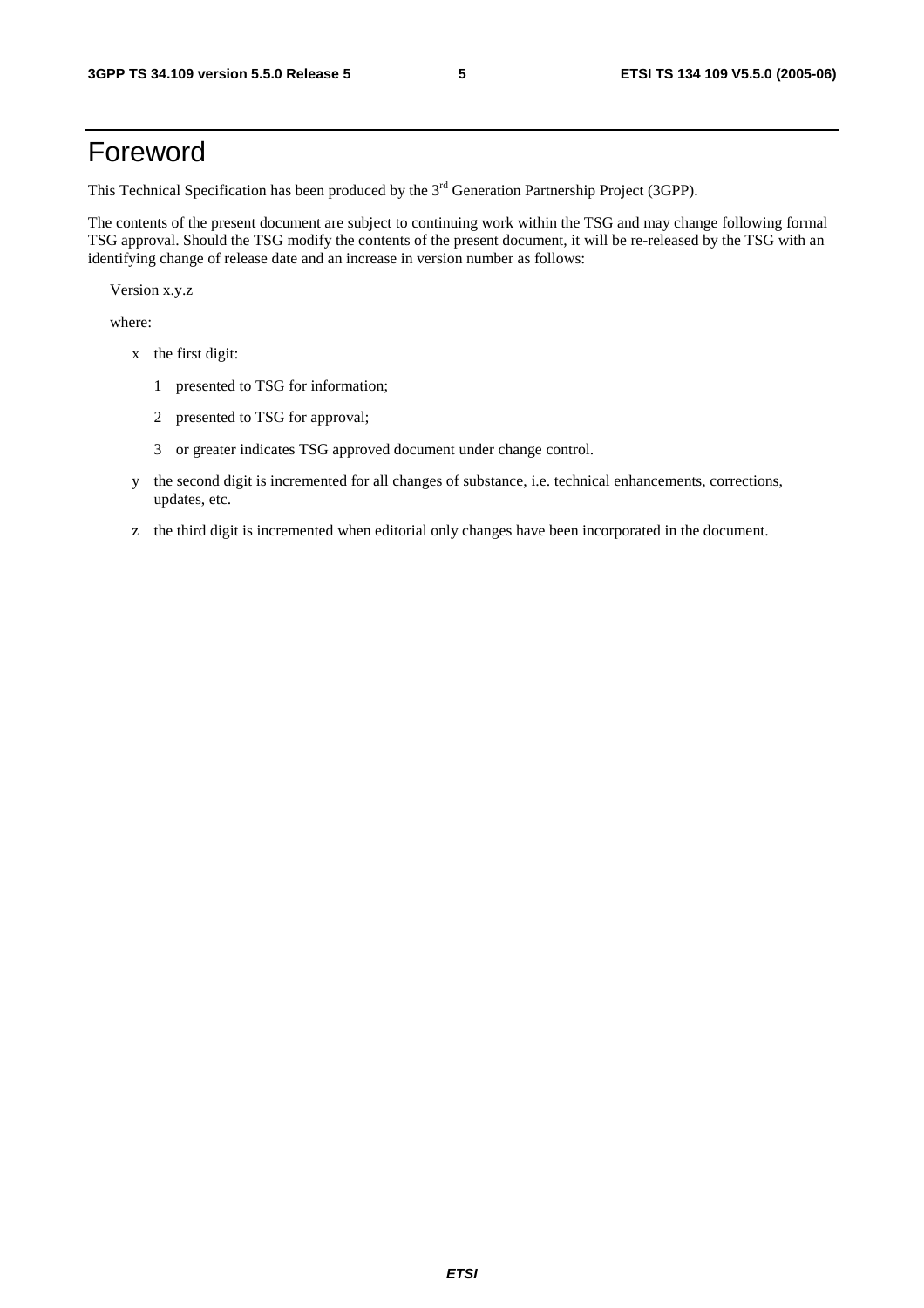# 1 Scope

The present document specifies for User Equipment (UE), in UMTS system, for FDD and TDD modes, those UE functions that are required for conformance testing purposes.

For conformance tests, functions are activated via the radio interface. These functions shall be capable of being activated when a test USIM is present. Any USIM related features such as subsidy-related UE features should also not interfere with the functions. In the loopback state, the UE shall be able to perform all functions specified in the present document except where otherwise stated; in addition however, the conformance testing functions must be operational.

USIM, in general, is described in TS 31.101 [7]. The ME recognises the test USIM by the Administrative Data Field. Test USIM data fields are described in TS 34.108 [10].

The present document applies to the unit that includes the hardware to establish a connection across the radio interface.

# 2 References

The following documents contain provisions that, through reference in this text, constitute provisions of the present document.

- References are either specific (identified by date of publication, edition number, version number, etc.) or non-specific.
- For a specific reference, subsequent revisions do not apply.
- For a non-specific reference, the latest version applies. In the case of a reference to a 3GPP document (including a GSM document), a non-specific reference implicitly refers to the latest version of that document *in the same Release as the present document*.
- [1] 3GPP TS 24.007: "Mobile radio interface signalling layer 3; General aspects".
- [2] 3GPP TS 24.008: "Mobile radio interface layer 3 specification; Core Network Protocols; Stage 3".
- [3] 3GPP TS 25.101: "UE Radio transmission and reception (FDD)".
- [4] 3GPP TS 25.102: "UTRA (UE) TDD; Radio transmission and reception".
- [5] 3GPP TS 25.331: "Radio Resource Control (RRC); protocol specification".
- [6] 3GPP TR 21.905: "Vocabulary for 3GPP Specifications".
- [7] 3GPP TS 31.101: "UICC-Terminal Interface; Physical and Logical Characteristics".
- [8] 3GPP TS 34.121: "Terminal Conformance Specification; Radio Transmission and Reception (FDD)".
- [9] 3GPP TS 34.122: "Terminal Conformance Specification; Radio Transmission and Reception (TDD)".
- [10] 3GPP TS 34.108: "Common Test Environments for User Equipment (UE) Conformance Testing".
- [11] 3GPP TS 25.211: "Physical channels and mapping of transport channels onto physical channels (FDD)".
- [12] 3GPP TS 25.133: "Requirements for support of Radio Resource Management (FDD)".
- [13] 3GPP TS 44.014: "Individual equipment type requirements and interworking; Special conformance testing functions".
- [14] 3GPP TS 27.005: "Use of Data Terminal Equipment Data Circuit terminating Equipment (DTE DCE) interface for Cell Broadcast Service (CBS)".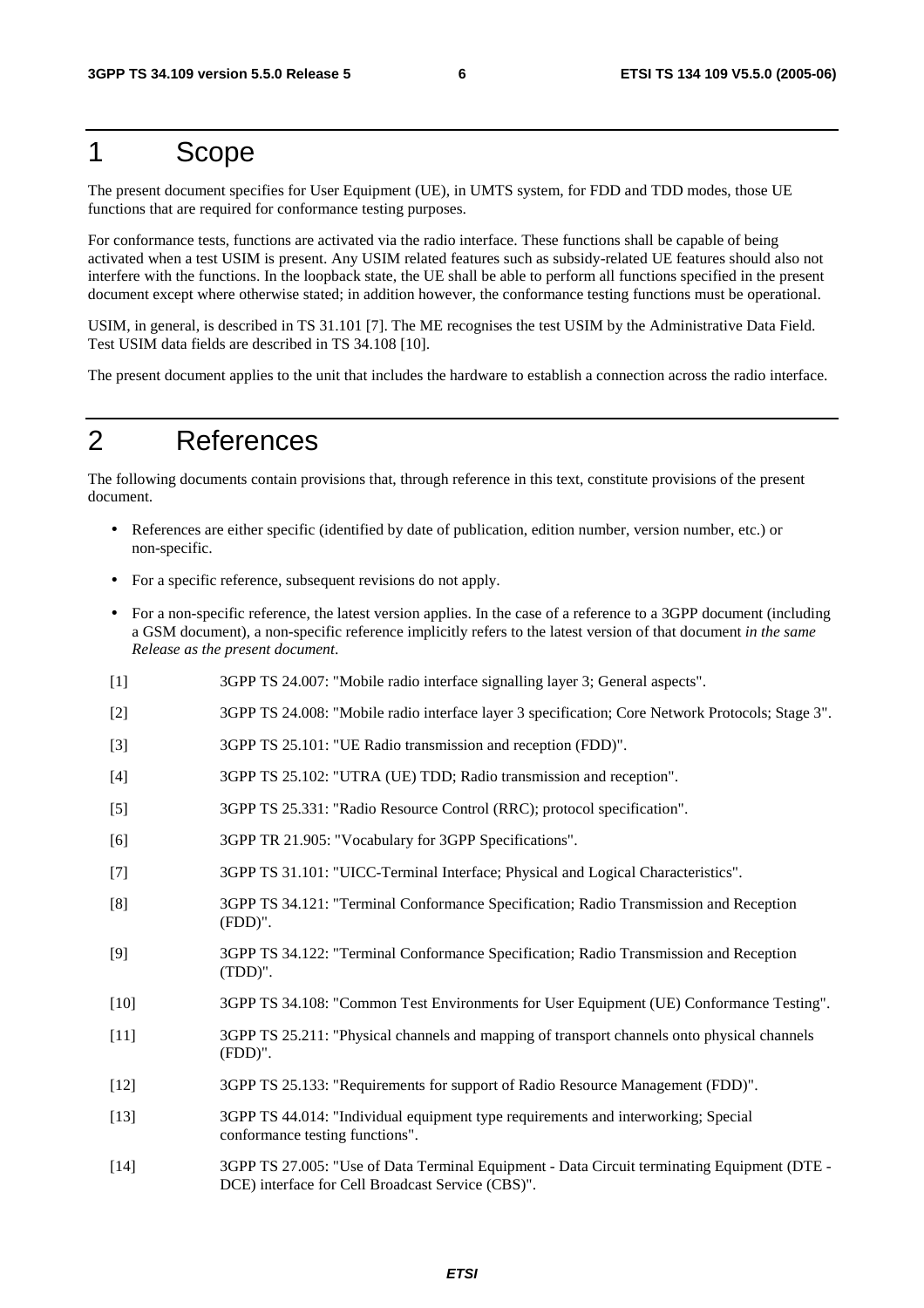- [15] 3GPP TS 27.007: "AT command set for User Equipment (UE)".
- [16] 3GPP TS 27.060: "Mobile Stations (MS) supporting packet switched services".
- [17] 3GPP TS 34.123-2: "User Equipment (UE) conformance specification; Part 2: Implementation Conformance Statement (ICS) proforma specification".
- [18] 3GPP TS 25.306: "UE Radio Access capabilities".

# 3 Definitions and abbreviations

### 3.1 Definitions

For the purposes of the present document, the following terms and definitions apply:

**UE (User Equipment):** user equipment that is under test.

**SS (System Simulator):** test system (or equipment) that drives the test process between UE, like BS (Base Station) simulator.

**User:** test user, who handles the test and measurement process via the logical test interface.

**Logical Test Interface:** interface which provides the logical service to interwork and to communicate between UE and System Simulator during the test of a UE.

**TC (Test Control):** UE protocol entity used by the SS to control the UE specific testing functions.

### 3.2 Abbreviations

Abbreviations used in the present document are listed in TR 21.905 [6].

For the purposes of the present document, the following abbreviations apply:

| LB          | Loop Back                           |
|-------------|-------------------------------------|
| <b>RAB</b>  | Radio Access Bearer                 |
| <b>RB</b>   | Radio Bearer                        |
| <b>SAPI</b> | Service Access Point Indicator      |
| SS          | <b>System Simulator</b>             |
| TC.         | <b>Test Control</b>                 |
| <b>UICC</b> | <b>UMTS</b> Integrated Circuit Card |

# 4 UE conformance test functions

### 4.1 General description

The SS performs activation and deactivation of the conformance test functions in the UE by sending standard NAS Layer 3 messages. A specific protocol discriminator value has been defined in TS 24.007 [1], subclause 11.2.3.1.1 for the UE test command messages. Figure 4.1.1 illustrates the Layer 3 protocol entity Test Control (TC) where the UE test command messages terminates.

NOTE: The protocol discriminator value used for the TC messages is the same as used in GSM for the MS specific testing functions, see TS 44.014 [13].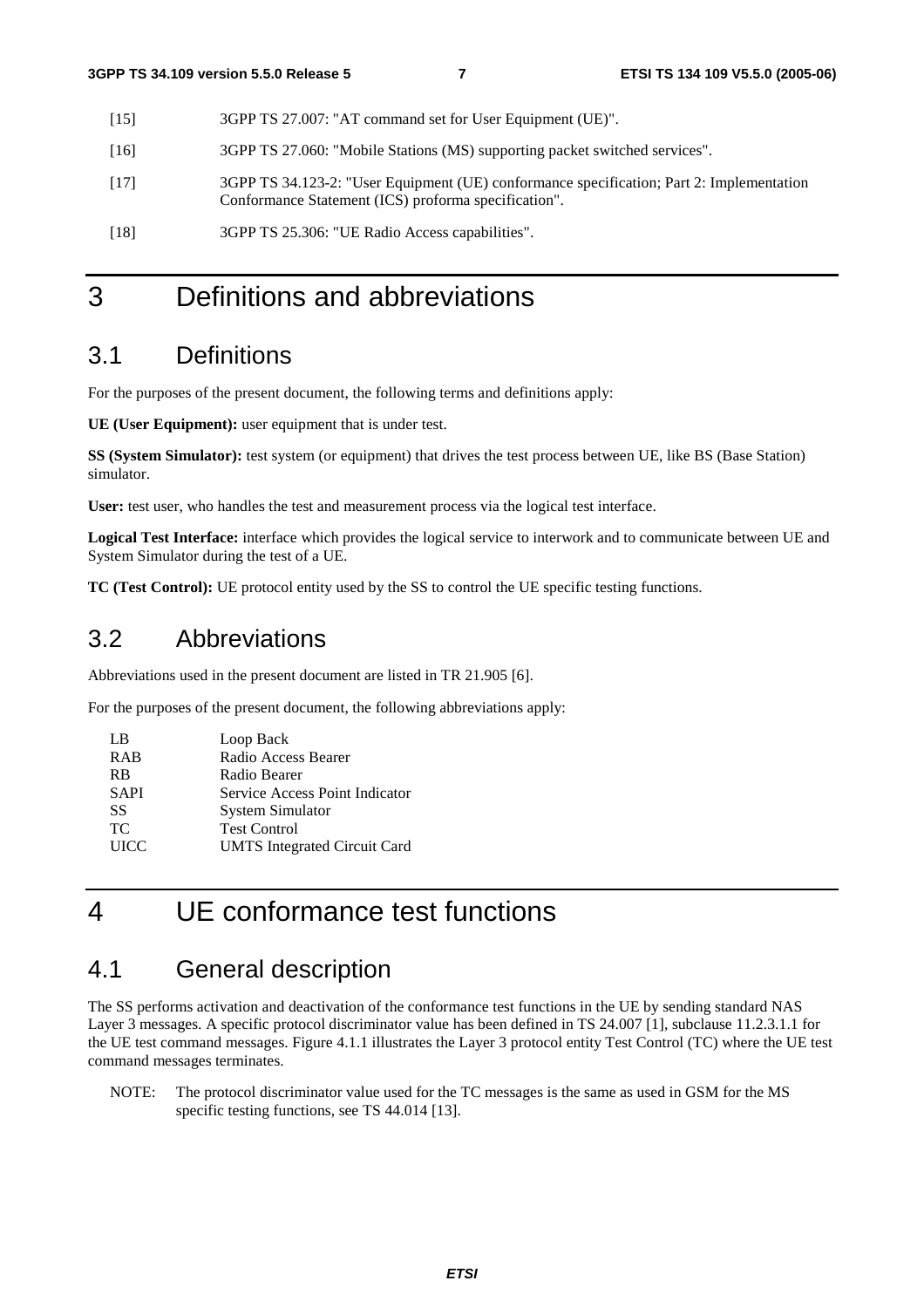| MM/CC/SM   | <b>TC</b> |  |  | $\text{MM/CC/SM}$<br>TC |    |  |
|------------|-----------|--|--|-------------------------|----|--|
| <b>RRC</b> |           |  |  | <b>RRC</b>              |    |  |
| <b>RLC</b> |           |  |  | <b>RLC</b>              |    |  |
| <b>MAC</b> |           |  |  | <b>MAC</b>              |    |  |
| <b>PHY</b> |           |  |  | <b>PHY</b>              |    |  |
| UE         |           |  |  |                         | SS |  |

**Figure 4.1.1: TC protocol termination (TC =Test Control)** 

Apart from sending the appropriate deactivation command to the UE the functions shall be deactivated by switching off the UE.

The following UE conformance testing functions can be activated (and deactivated):

- UE test loop function;
- UE radio bearer test mode;
- Electrical Man Machine Interface (EMMI).

In addition to the conformance testing functions listed above there is a set of reference measurement channels that a UE need to support to enable RF conformance testing. The reference measurement channels are defined in TS 34.121 [8], Annex C for FDD and in TS 34.122 [9], Annex C for TDD.

Example of reference measurement channels (RMC) essential to all UEs supporting FDD or TDD are:

- UL 12.2 kbps RMC (Reference Measurement Channel);
- DL 12.2 kbps RMC.

Example of reference measurement channels associated with UE service capabilities for FDD (DL and UL) and TDD (DL only) are:

- DL 64 kbps RMC;
- DL 144 kbps RMC;
- DL 384 kbps RMC;
- UL 64 kbps RMC;
- UL 144 kbps RMC;
- UL 384 kbps RMC.

### 4.2 UE radio bearer test mode

The UE radio bearer test mode is specified in subclause 5.2.

The following TC procedures are used to control the UE radio bearer test mode:

- Activate UE radio bearer test mode;
- Deactivate UE radio bearer test mode.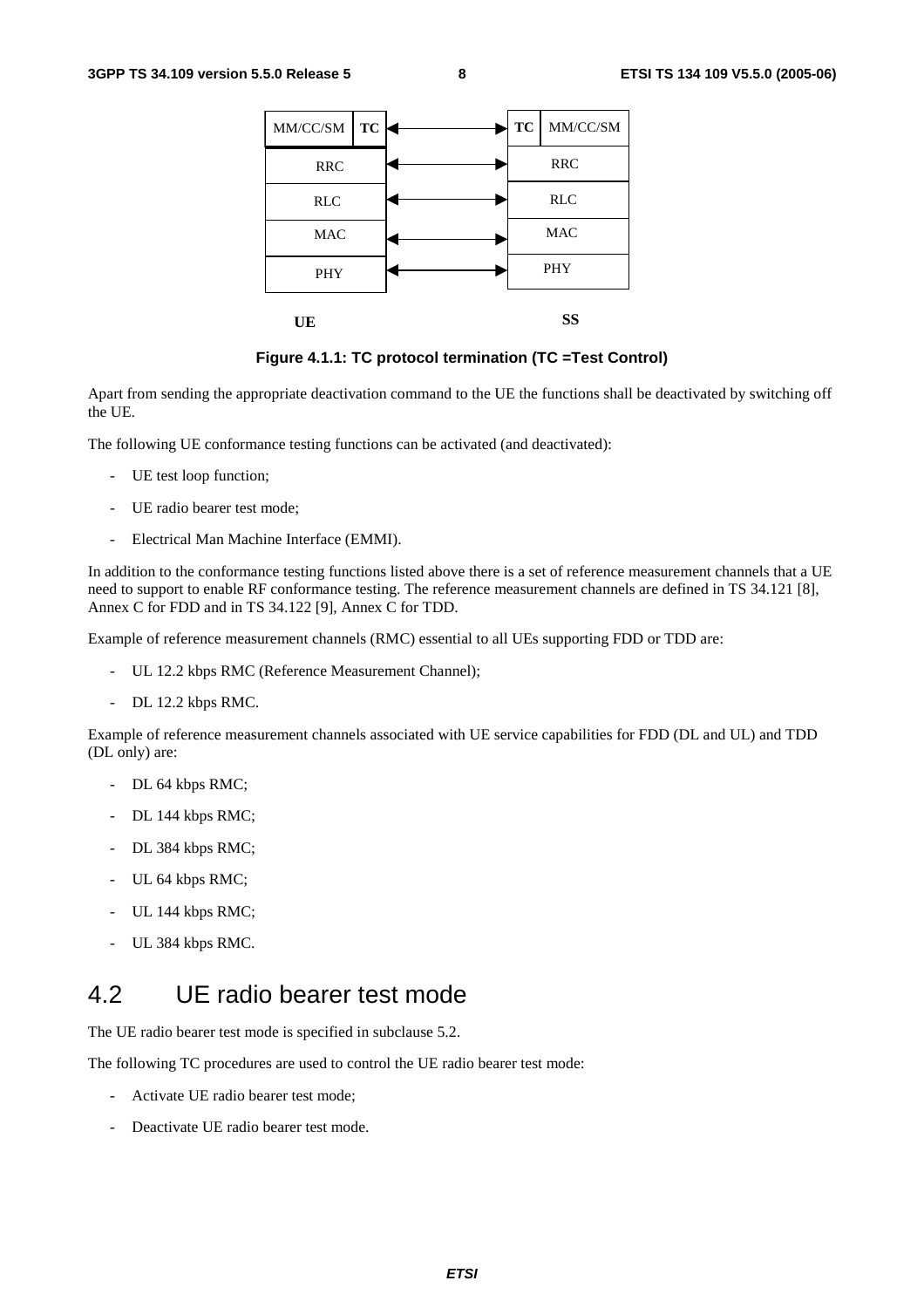### 4.3 UE test loop

The UE test loop function is specified in subclause 5.3.

The following TC procedures are used to control the UE test loop function:

- Close UE test loop;
- Open UE test loop.

A prerequisite for the UE test loop function is that the UE radio bearer test mode is active.

### 4.4 EMMI

The EMMI is specified in clause 7.

No specific TC procedures are associated with EMMI.

# 5 Test Control (TC) protocol procedures and test loop operation

### 5.1 General description

The UE test loop function provides access to isolated functions of the UE via the radio interface without introducing new physical interfaces just for the reason of conformance testing.

NOTE: It should be emphasised that the UE test loop function only describes the functional behaviour of the UE with respect to its external interfaces; physical implementation of the UE test loop function is completely left open to the manufacturer.

The UE test loop function is activated by transmitting the appropriate Test Control (TC) message to the UE, see clause 6.

For the purposes of this specification only, the following definitions are used:

Bidirectional Radio Bearer:

If the "RB mapping info" information element ([5] subclause 10.3.4.21) for the currently active configuration of a radio bearer includes mappings to both uplink and downlink transport channels then this radio bearer is defined to be a bidirectional radio bearer.

Unidirectional Radio Bearer:

If the "RB mapping info" information element ([5] subclause 10.3.4.21) for the currently active configuration of a radio bearer includes mappings to only uplink or downlink transport channels then this radio bearer is defined to be a unidirectional radio bearer.

NOTE: This definition of unidirectional radio bearer is only applicable to RLC Unacknowledged Mode, in this version of the specification.

The UE test loop function can be operated in two different loopback modes:

- UE test loop mode 1; and
- UE test loop mode 2.

Figure 5.1.1 shows a functional block diagram of UE test loop function for mode 1.

For UE test loop mode 1 the loopback point is located above Layer 2. Depending on the actual radio bearer setup loopback is performed of RLC SDUs or PDCP SDUs according to the procedure specified in subclause 5.3.3.2.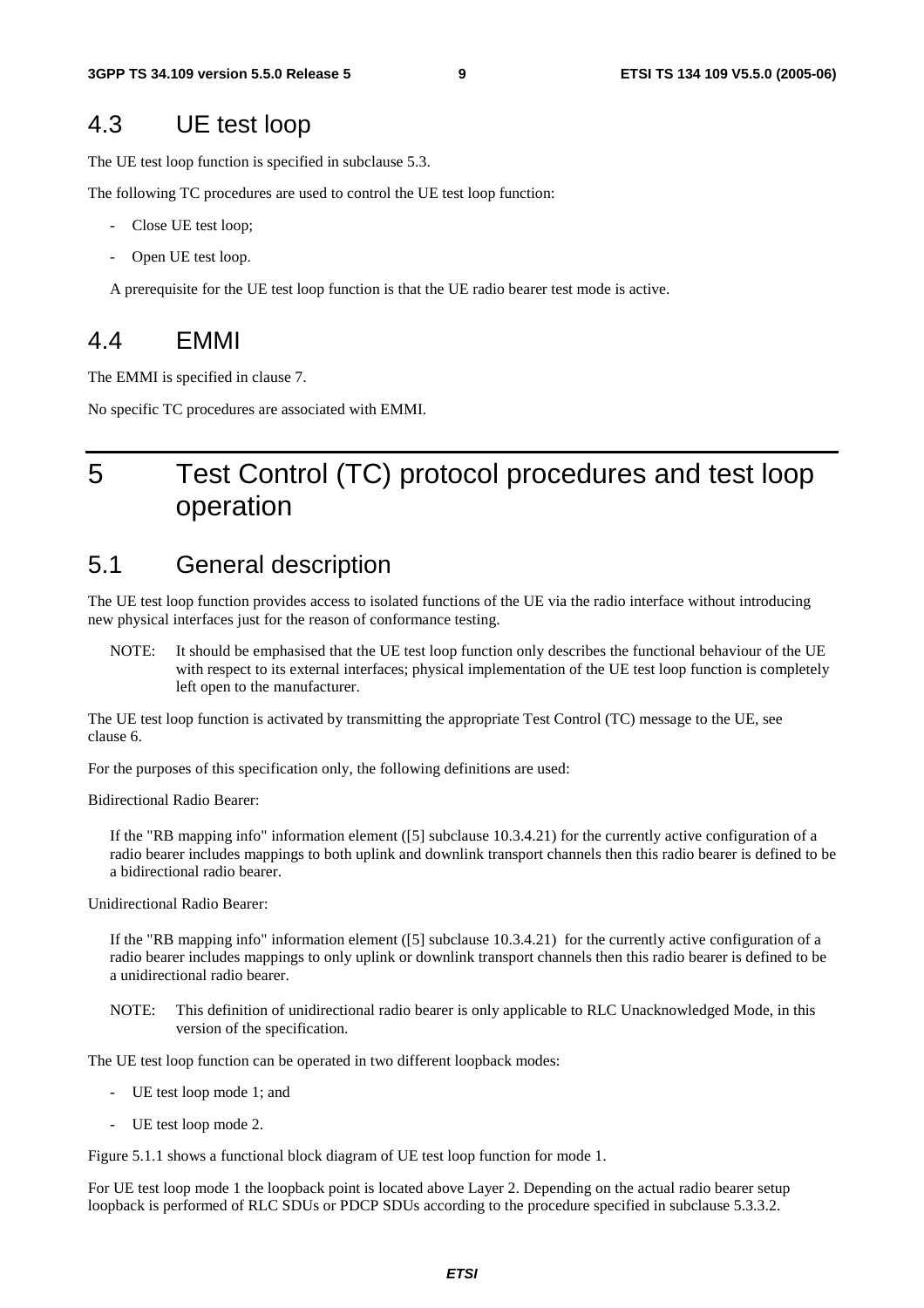The loop back point for UE test loop mode 1 has been selected above Layer 2 to separate the protocol configurations from the UE test loop function. By configuration of RLC and MAC layers other loop back points may functional be achieved. E.g. by transparent configuration of RLC and MAC layer functional loop back point at Transport channel level can be achieved to implement the reference measurement channels as specified by TS 34.121 [8], Annex C for FDD and by TS 34.122 [9], Annex C for TDD.

For UE test loop mode 2 both data and CRC are looped back. UE test loop mode 2 is intended for Blind Transport Format Detection (BTFD) testing and BLER testing of DL 12.2 kbps reference measurement channel for which loopback of downlink CRC is required. UE test loop mode 2 can also be used for BLER testing of DL 64, 144 and 384 kbps reference measurement channels if the UE supports correspondent UL reference measurement channels. Both received data and CRC bits for the DCH transport channel used for the BTFD test case is returned according to the procedure specified in subclause 5.3.3.3.

A specific radio bearer test mode is specified to be used together with the UE test loop function. The purpose of the radio bearer test mode is to put the UE into a mode where: SS can set up radio bearers to be terminated in the UE test loop function without having to involve CC or SM; and to disable any control mechanisms in NAS protocols or in any UE applications that otherwise could cause the RRC connection to be released.



**Figure 5.1.1: UE Test Loop Mode 1 function (TC =Test Control, LB = Loop Back entity)**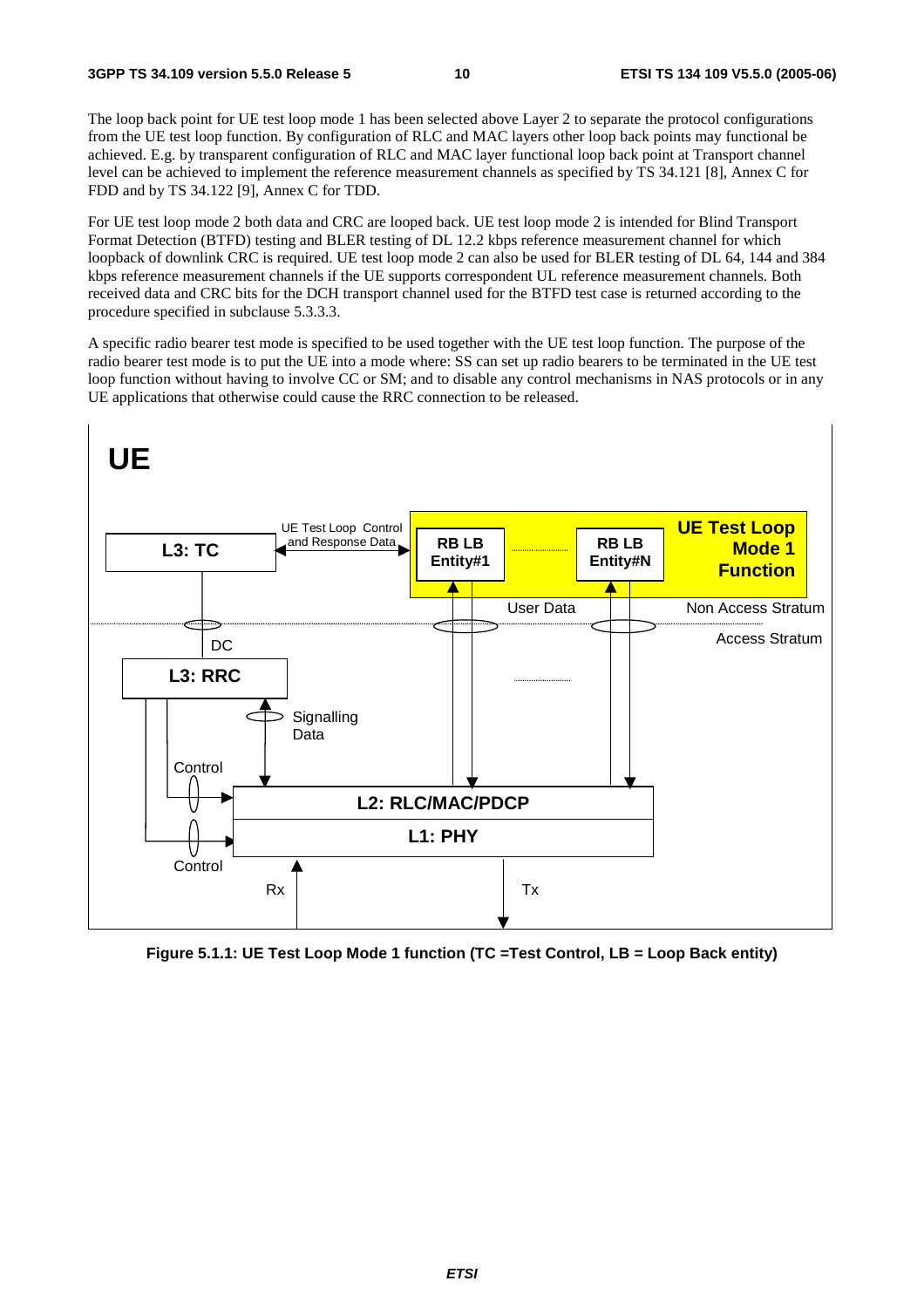# 5.2 UE radio bearer test mode procedures

### 5.2.1 Activate UE radio bearer test mode



**Figure 5.2.1.1: Activate UE radio bearer test mode procedure** 

### 5.2.1.1 General

The SS uses the activate UE radio bearer procedure to get the UE into a test mode where: the SS can set up radio bearers to be terminated in the UE test loop function without having to involve CC or SM; and to disable any control mechanisms in NAS protocols (TC protocol excluded) or in any UE applications that otherwise could cause the RRC connection to be released.

### 5.2.1.2 Initiation

The SS can initiate the UE radio bearer test mode when an RRC connection is established.

The SS requests the UE to activate the UE radio bearer test mode by transmitting an ACTIVATE RB TEST MODE message. The SS then starts timer TT01.

### 5.2.1.3 Reception of ACTIVATE RB TEST MODE message by UE

When the UE receives the ACTIVATE RB TEST MODE message then the radio bearer test mode shall be activated.

When the radio bearer test mode is active the UE shall:

- accept any requested radio bearer setup within the radio access capabilities of the UE;
- terminate all user plane radio bearer(s) in the UE test loop function;
- discard all SDUs delivered by the RLC layer to the UE test loop function for a radio bearer without a closed test loop if the configuration of that radio bearer does not include the PDCP layer;
- discard all SDUs delivered by the PDCP layer to the UE test loop function for a radio bearer without a closed test loop if the configuration of that radio bearer includes the PDCP layer (configured by "PDCP info" (see [5]); and
- disable any control mechanisms in NAS protocols or in any UE applications that otherwise could cause the RRC connection to be released.

When the radio bearer test mode has been activated the UE shall transmit the ACTIVATE RB TEST MODE COMPLETE message.

NOTE: When the radio bearer test mode is active the UE does not need to provide any CC or SM functionality.

### 5.2.1.4 Reception of ACTIVATE RB TEST MODE COMPLETE message by SS

Upon reception of the ACTIVATE RB TEST MODE COMPLETE message the SS stops timer TT01.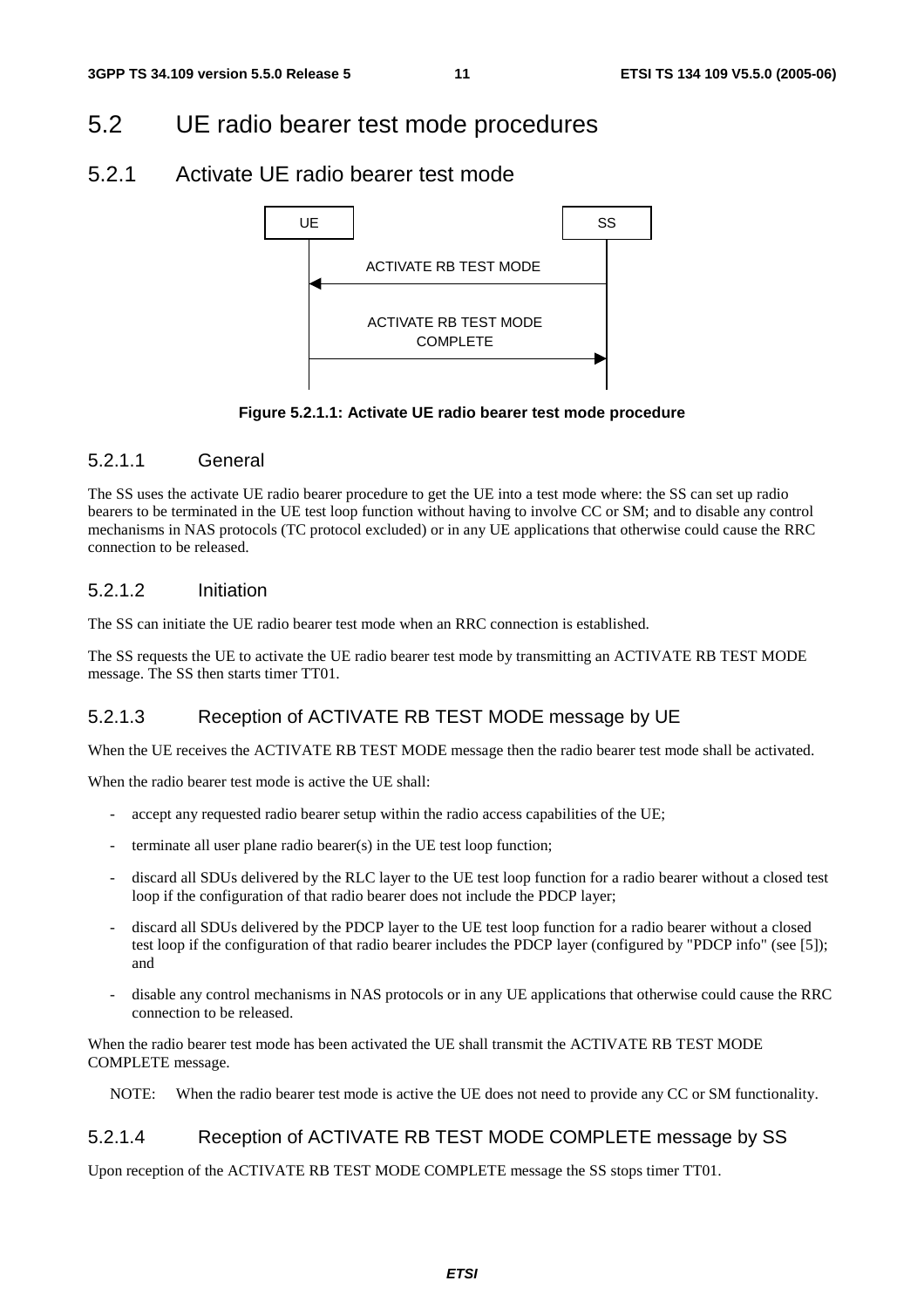The reception of the ACTIVATE RB TEST MODE COMPLETE message by SS confirms that the UE radio bearer test mode has been activated in the UE.

#### 5.2.1.5 TT01 timeout

If TT01 expires, then the SS shall indicate this to the test case. The procedure is then completed.

### 5.2.2 Deactivate UE radio bearer test mode



**Figure 5.2.2.1: Deactivate UE radio bearer test mode procedure** 

### 5.2.2.1 General

The purpose of this procedure is to deactivate the radio bearer test mode and return UE to normal operation.

#### 5.2.2.2 Initiation

The SS can deactivate the UE radio bearer test mode when an RRC connection is established and the UE radio bearer test mode is active.

The SS requests the UE to deactivate the UE radio bearer test mode by transmitting a DEACTIVATE RB TEST MODE message. The SS then starts timer TT01.

### 5.2.2.3 Reception of DEACTIVATE RB TEST MODE message by UE

When the UE receives DEACTIVATE RB TEST MODE message then the radio bearer test mode shall be deactivated and UE shall be returned to normal operation.

When the UE has deactivated the radio bearer test mode the UE shall transmit the DEACTIVATE RB TEST MODE COMPLETE message using the RRC UPLINK DIRECT TRANSFER message.

### 5.2.2.4 Reception of DEACTIVATE RB TEST MODE COMPLETE message by SS

Upon reception of the DEACTIVATE RB TEST MODE COMPLETE message the SS stops timer TT01.

The reception of DEACTIVATE RB TEST MODE COMPLETE message by SS confirms that the UE radio bearer test mode has been deactivated in the UE.

#### 5.2.2.5 TT01 timeout

If TT01 expires, then the SS shall indicate this to the test case. The procedure is then completed.

### 5.3 UE test loop procedures

### 5.3.1 General

The UE test loop function is intended for: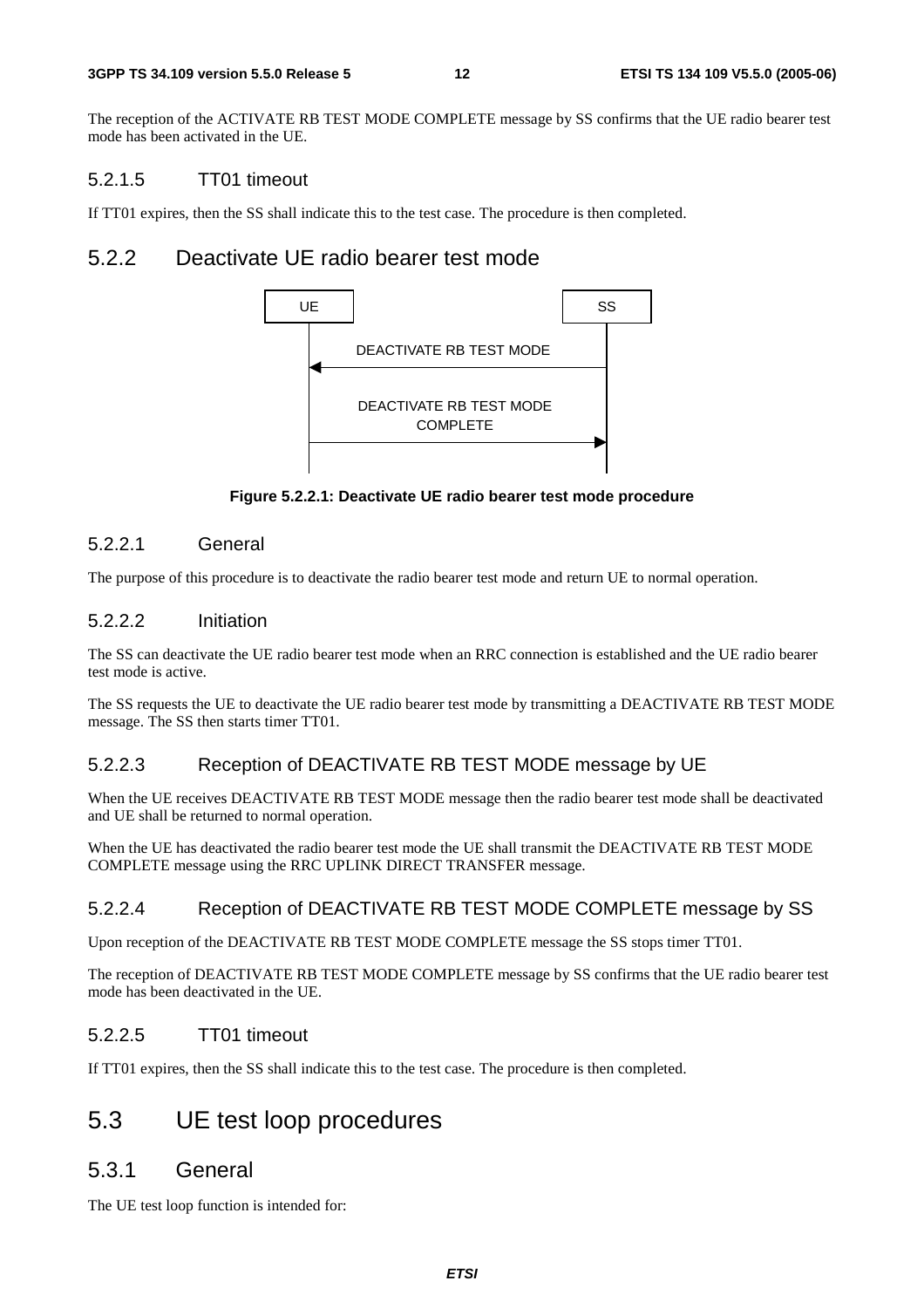- Testing of receiver characteristics based on BER (Bit Error Ratio) measurement. The SS calculates BER from a bit-by-bit comparison of data sent to and received from UE. BER measurement requires symmetric RAB bitrates.
- Testing of receiver performance based on BLER (BLock Error Ratio) measurement. The SS calculates BLER based on the RLC STATUS SDU received from the UE operating in RLC acknowledged mode; or the SS calculates BLER based on checking returned downlink data and downlink CRC by UE operating in UE test loop mode 2.
- Testing of UE Blind Transport Format Detection.
- Testing of UE transmitter characteristics.
- Testing of UE transmitter DTX characteristics.
- Testing of radio bearers (UE test loop function emulates terminal equipment).

### 5.3.2 Close UE test loop



**Figure 5.3.2.1: Close UE test loop procedure** 

#### 5.3.2.1 General

The SS uses the close UE test loop procedure to start the UE Test Loop function in the UE. A prerequisite is that at least one bidirectional user plane radio bearer has been established between SS and UE. See TS 34.108 [10], clause 7 for generic setup procedures.

The UE shall provide for normal Uu layer 1, layer 2 and RRC functionality while the UE test loop function is active. This includes (but is not limited to) handover procedures and normal disconnection of the radio bearer. The loopback shall be maintained across handovers, but after radio bearer disconnection, the loopback shall cease to exist.

#### 5.3.2.2 Initiation

The SS can request the UE to close a test loop if at least one bidirectional user plane radio bearer is established and the UE radio bearer test mode is active.

The SS requests the UE to close its radio bearer test loop by transmitting a CLOSE UE TEST LOOP message. The SS then starts timer TT01.

#### 5.3.2.3 Reception of CLOSE UE TEST LOOP message by the UE

If no user plane bidirectional radio bearers are established or the UE radio bearer test mode is not active, then the UE shall ignore any CLOSE UE TEST LOOP message.

If one or more user plane bidirectional radio bearers are established, the UE shall close the test loop on all user plane bidirectional radio bearers and then send back to the SS a CLOSE UE TEST LOOP COMPLETE message. The loopback shall be operational prior to the sending of the acknowledgement. The UE shall not close the test loop on any unidirectional user plane radio bearers.

If the test loop is already closed on one or more user plane radio bearers, the UE shall still respond as if the loop had been open, i.e. the CLOSE UE TEST LOOP COMPLETE message shall be sent.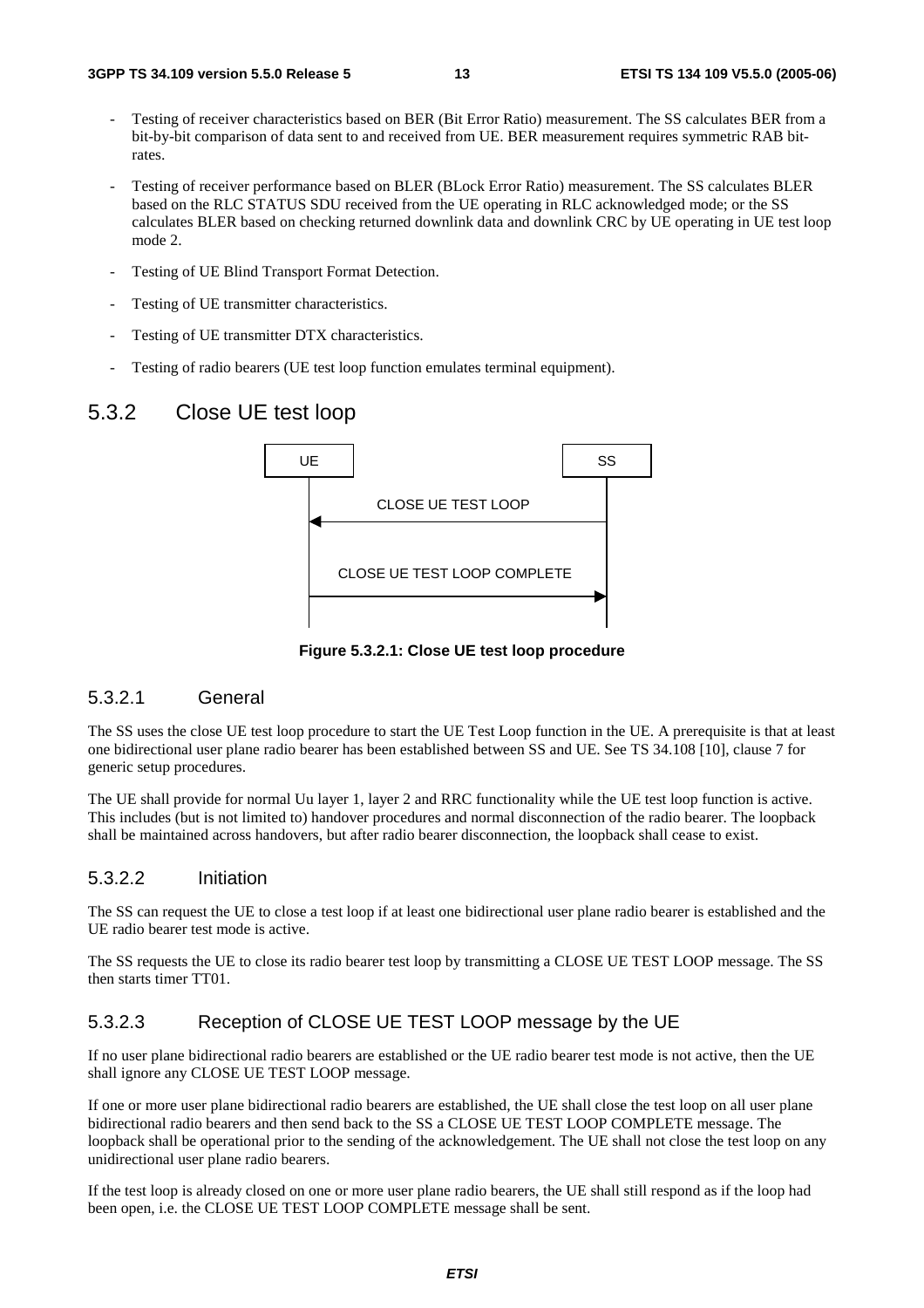#### **3GPP TS 34.109 version 5.5.0 Release 5 14 ETSI TS 134 109 V5.5.0 (2005-06)**

NOTE: There is no requirement on the UE to read the content of the CLOSE UE TEST LOOP message if it is received while the test loop is closed.

If UE test loop mode 1 has been selected then the loop back scheme according to subclause 5.3.2.6 shall be performed by the UE.

If UE test loop mode 2 has been selected then the loop back scheme according to subclause 5.3.2.7 shall be performed by the UE.

### 5.3.2.4 Reception of CLOSE UE TEST LOOP COMPLETE message by the SS

Upon reception of the CLOSE UE TEST LOOP COMPLETE message the SS stops timer TT01.

### 5.3.2.5 TT01 timeout

If TT01 expires, then the SS shall indicate this to the test case. The procedure is then completed.

### 5.3.2.6 UE test loop mode 1 operation

If the configuration of a user plane radio bearer with a closed UE test loop mode 1 includes the PDCP protocol layer, configured by "PDCP info" (see [5]), then the loop back scheme according to subclause 5.3.2.6.1 shall be performed by the UE for that radio bearer.

If the PDCP protocol layer is not used for a uset plane radio bearer with a closed UE test loop mode 1 then the loop back scheme according to subclause 5.3.2.6.2 shall be performed by the UE for that radio bearer.

### 5.3.2.6.1 Loopback of PDCP SDUs

If UE test loop mode 1 has been closed on a user plane ratio bearer and the setup of that radio bearer includes configuration of PDCP protocol layer, configured by "PDCP info" (see [5]), then the following loop back scheme shall be performed by the UE.

After the UE has closed UE test loop mode 1 on a user plane radio bearer, every PDCP SDU received by the UE on that radio bearer (downlink) shall be taken from the output of the PDCP service access point (SAP) and be input to the correspondent PDCP SAP and transmitted (uplink).

The UE shall provide for normal PDCP operation.

The PDCP loopback operation is illustrated in figure 5.3.2.6.1.1.



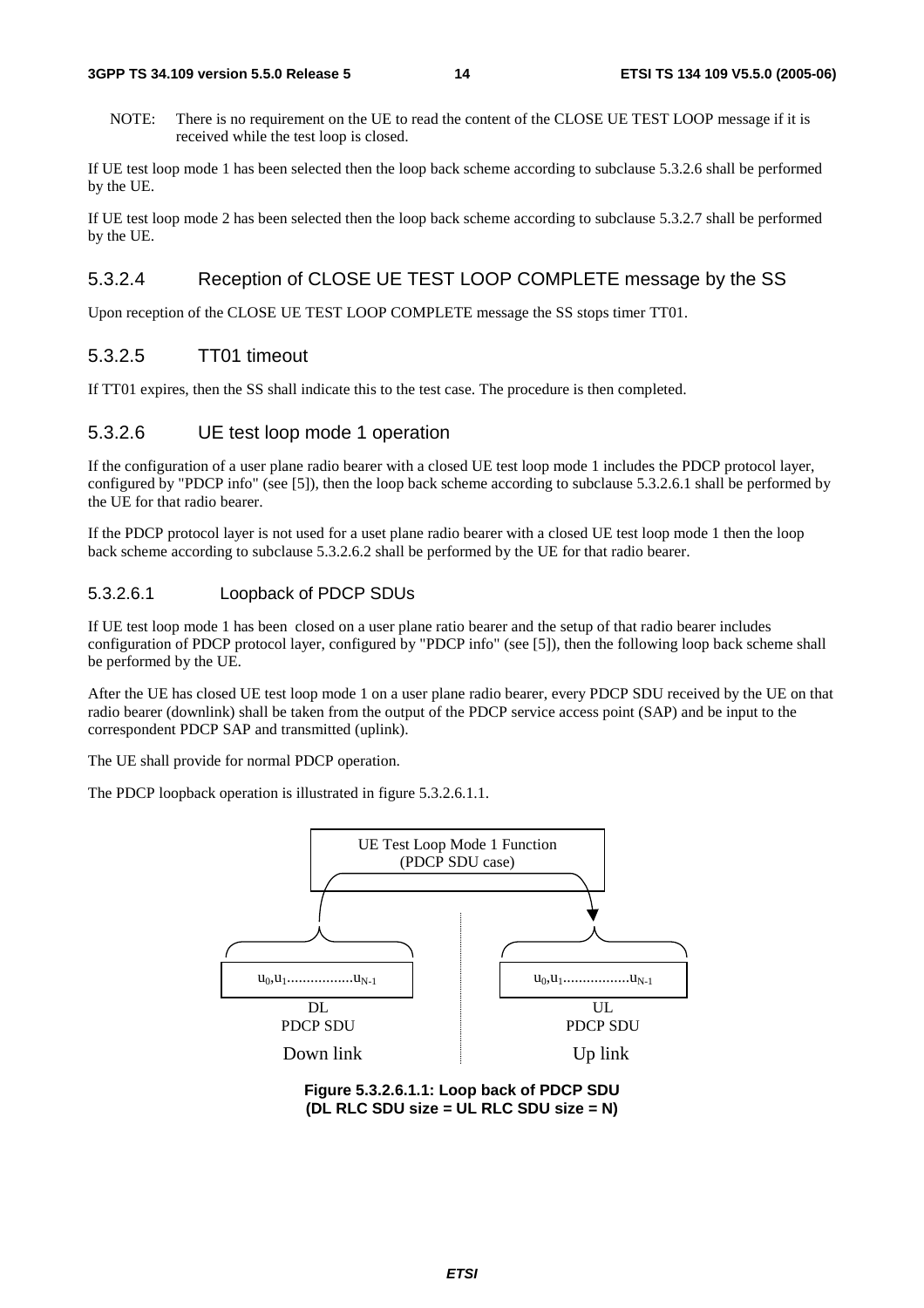### 5.3.2.6.2 Loopback of RLC SDUs

If UE test loop mode 1 has been closed on a user plane radio bearer and the setup of that radio bearer does not include configuration of the PDCP protocol layer ("PDCP info" is not configured (see [5]) then the following loop back scheme shall be performed by the UE.

After the UE has closed UE test loop model 1 on a user plane radio bearer, every user data block received by the UE on that radio bearer (downlink) shall be taken from the output of the RLC service access point (SAP) and be input to the correspondent RLC SAP and transmitted (uplink). The UE reads the UL RLC SDU size parameter from the "LB Setup RB IE#k" parameter associated with that radio bearer, see subclause 6.2.

If no "LB Setup RB IE#k" parameter is associated with that radio bearer then the UE shall use the same UL RLC SDU size as the received DL RLC SDU.

For the case when the "UL RLC SDU size" parameter is set to "0" no data shall be returned.

For the case when the "UL RLC SDU size" parameter is set to the same value as the down link (DL) RLC SDU block size then the complete user data block shall be returned, see figure 5.3.2.6.2.1.



**Figure 5.3.2.6.2.1: DL and UL RLC SDU block size equal (DL RLC SDU size = UL RLC SDU size = N)** 

For the case when the "UL RLC SDU size" parameter is set to a value less than the down link (DL) RLC SDU block size then the UE shall return the first K bits of the received block, where K is the UL block size, see figure 5.3.2.6.2.2.





For the case when the "UL RLC SDU size" parameter is set to a value bigger than the down link (DL) RLC SDU block size then the UE shall pad the UL send block by repeating the received data block until the UL send block has been filled (truncating the last block if necessary), see figure 5.3.2.6.2.3.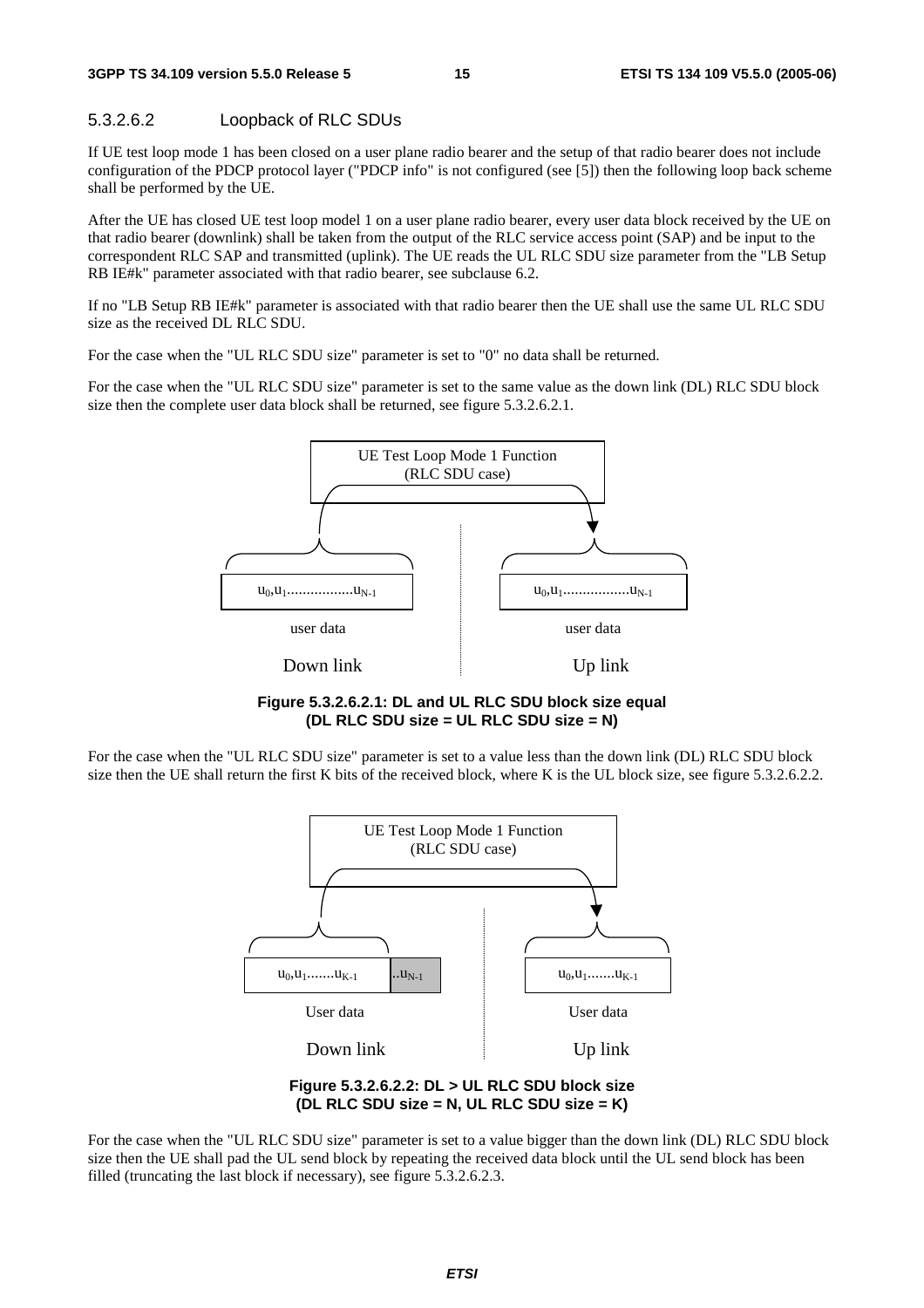

**Figure 5.3.2.6.2.3: DL < UL RLC SDU block size (DL RLC SDU size = N, UL RLC SDU size = 2\*N + K)** 

#### 5.3.2.7 UE test loop mode 2 operation

For UE test loop mode 2 to work correctly ciphering shall be disabled.

For the UE to be able to return downlink transport block data and CRC bits then the up link transport channel configuration shall include a transport format for which the block size is equal to or bigger than the sum of the downlink transport block size and the number of downlink CRC bits. If no such uplink transport format exists then the returned data and CRC bits will be truncated.

#### 5.3.2.7.1 Loopback of downlink transport block data and downlink CRC

If UE test loop mode 2 has been closed on a user plane radio bearer then the following loop back scheme shall be performed by the UE for all transport channels associated with a single DTCH:

After the UE has closed test loop mode 2 on a user plane radio bearer then the UE shall copy the downlink transport block and CRC bits received on that radio bearer to the uplink transport block and transmit in the up link transport channel configured for that radio bearer.

If the uplink configuration for that radio bearer is of variable rate then the transport format with the smallest transport block size which fits the downlink transport block size and the downlink CRC bits shall be selected for the uplink. In case there is no uplink transport format that fits the downlink transport block data and the downlink CRC bits then the data and CRC bits shall be truncated using the transport format with the biggest transport block size configured for that uplink transport channel.

UE test loop mode 2 operation is illustrated for the case when the uplink transport block size is bigger than the sum of the downlink transport block size and size of downlink CRC in figure 5.3.2.7.1.

UE test mode 2 operation is illustrated for the case when uplink transport block size is smaller than the sum of downlink transport block size and size of downlink CRC in figure 5.3.2.7.2.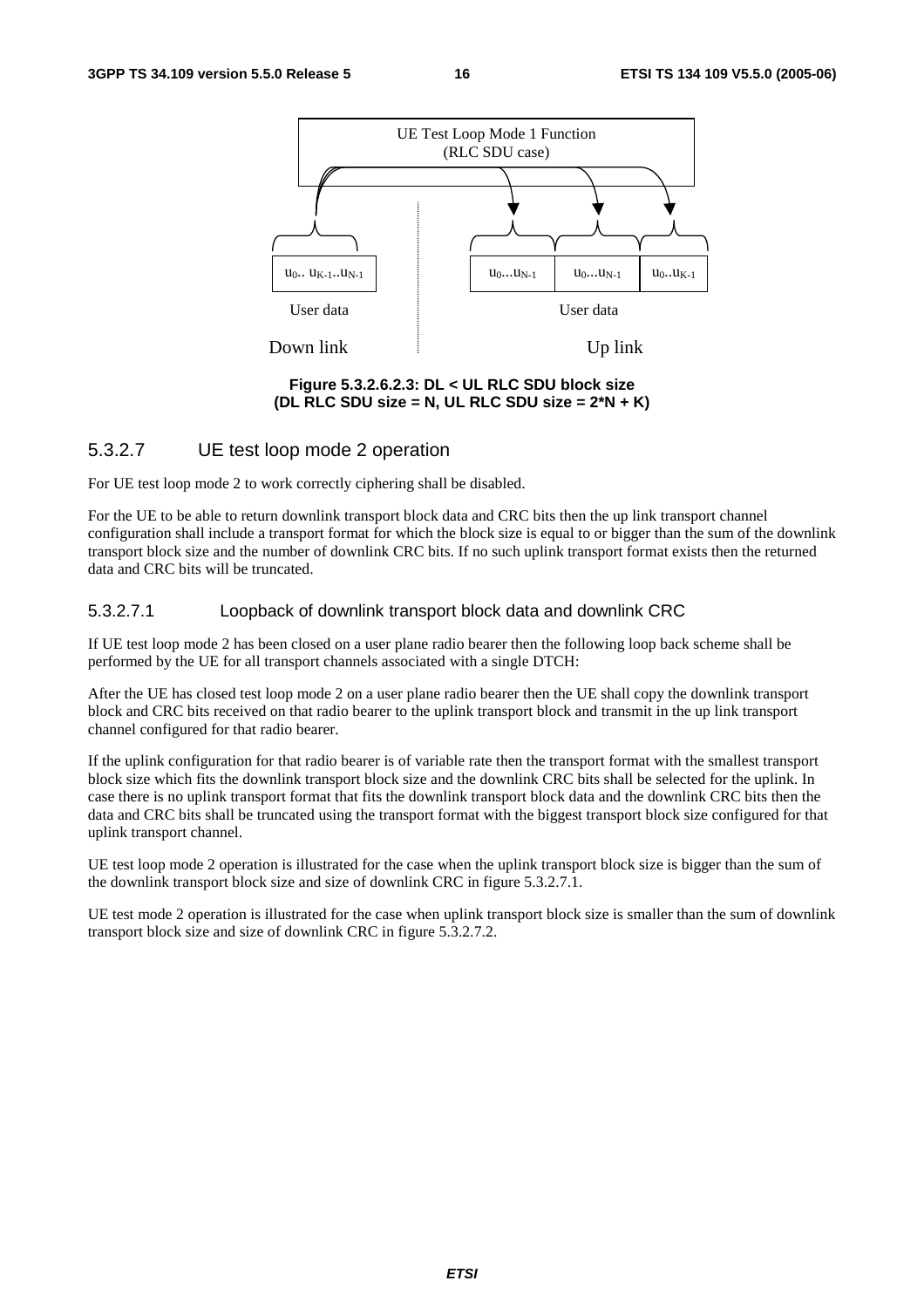$L_1$ 







**Figure 5.3.2.7.2. UE test loop mode 2 operation for the case when uplink transport block does not fit downlink transport block and downlink CRC bits.** 

5.3.2.8 Void

#### 5.3.2.9 Loopback delay requirement

#### 5.3.2.9.1 General loopback delay requirement

Loopback delay is specified as delay between received DL radio frames and their corresponding UL radio frames produced from the received data. The loopback delay is measured at the antenna connector of the UE and specified in the unit of radio frame(s). Timing offset between DL and UL radio frames, and timing errors are not included in the loopback delay.

For UE operating in UE test loop mode 1 the loopback delay requirement is applicable for a radio bearer with a closed test loop if the MAC and RLC protocols for that radio bearer are configured for transparent operation and if the downlink RLC SDU size is equal to the downlink transport block size, i.e. no segmentation/concatenation takes place.

For UE operating in UE test loop mode 2 the loopback delay requirement is applicable for any radio bearer configuration.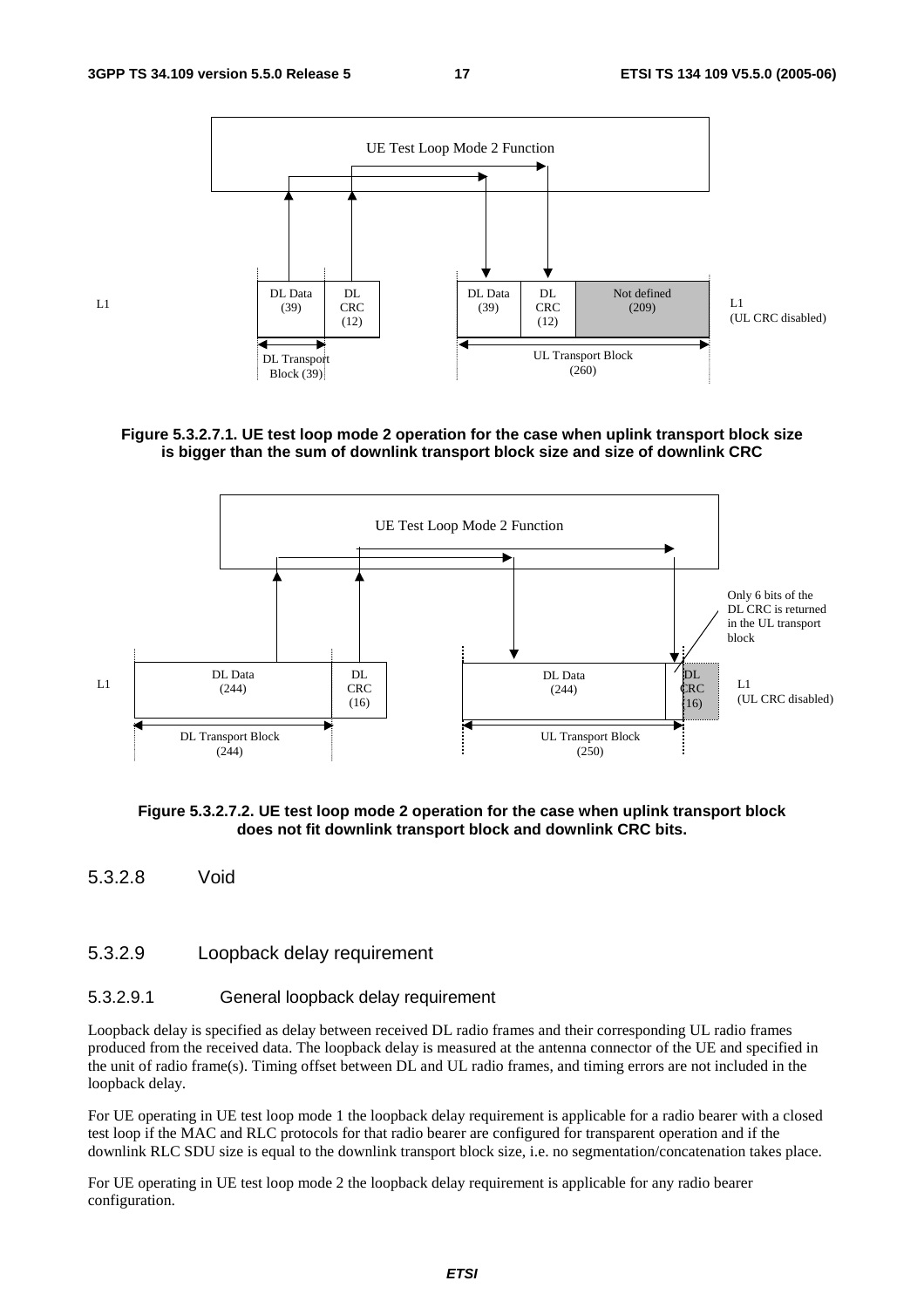The UE shall maintain a fixed loopback delay (the loopback delay shall not vary during a test) if the configuration of radio bearers with closed test loops remains unchanged. The loopback delay shall not exceed the number of radio frames correspondent to 10 times the TTI of the actual transport channel configuration.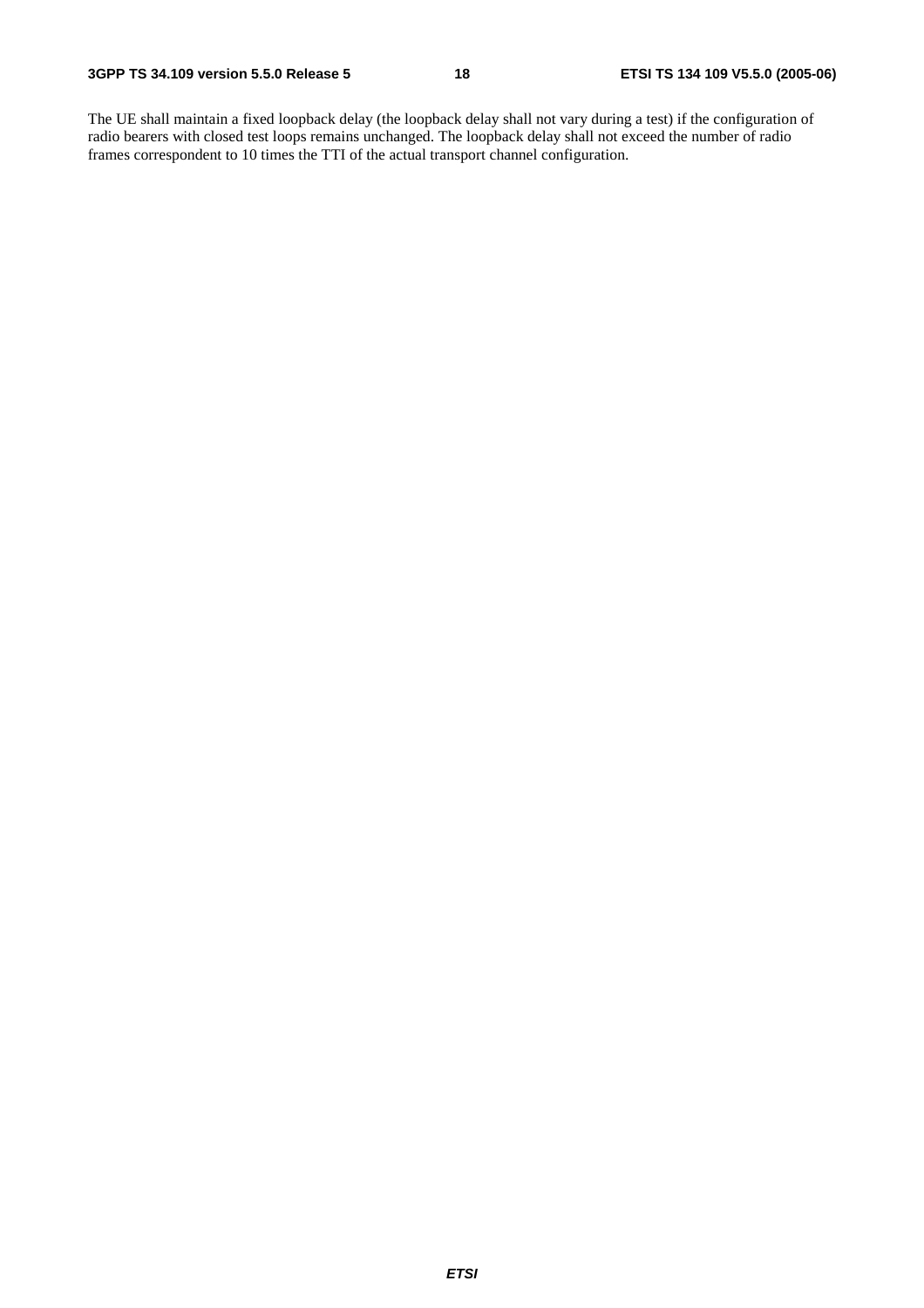The loopback delay requirement for the 10ms TTI case is illustrated in figure 5.3.2.9.1.

- NOTE 1: See TS 25.211 [11], subclause 7.6.3 for definition of the timing offset between DL and UL radio frames for FDD mode.
- NOTE 2: See TS 25.133 [12], subclause 7.1 for definition of the timing error for FDD mode.



**Figure 5.3.2.9.1: Loopback delay requirement (TTI=10 ms)** 

5.3.2.9.2 Loopback delay requirement for RLC and PDCP SDUs (UE Test loop mode 1)

The maximum delay from receiving an RLC or PDCP SDU in a downlink SAP until returning an SDU in the correspondent uplink SAP shall be within the delay requirement specified in subclause 5.3.2.9.1.

The UE test loop function, operating in UE test loop mode 1, shall for every radio bearer with a closed test loop be able to return at least 4 SDUs within the time equal to the TTI of the actual radio bearer.

- NOTE: To enable testing of the Conversational CS TM reference radio bearer combinations as specified in 34.108 subclause 6.10 a UE must be able to loop back 4 SDUs per TTI. E.g. for "Conversational / unknown / UL:64 DL:64 kbps / CS RAB" operated in TM RLC mode 4 SDUs are needed to fill the transport format existing of 4x640 bits.
- NOTE: The loopback delay requirement in 5.3.2.9.2 does not impose any synchronisation mechanisms between the uplink RLC entity and the UE test loop function. Thus it could happen that a UE when having received 4 SDUs within one and the same TTI may deliver the SDUs to the uplink RLC entity in two subsequent TTIs. For a TM radio bearer requiring multiple SDUs to fill a transport block set then "Timer discard without explicit signalling" needs to be configured to secure that the TM RLC entity does not discard the SDUs in case they are delivered in subsequent TTIs.

### 5.3.3 Open UE test loop



**Figure 5.3.3.1: Open UE test loop procedure**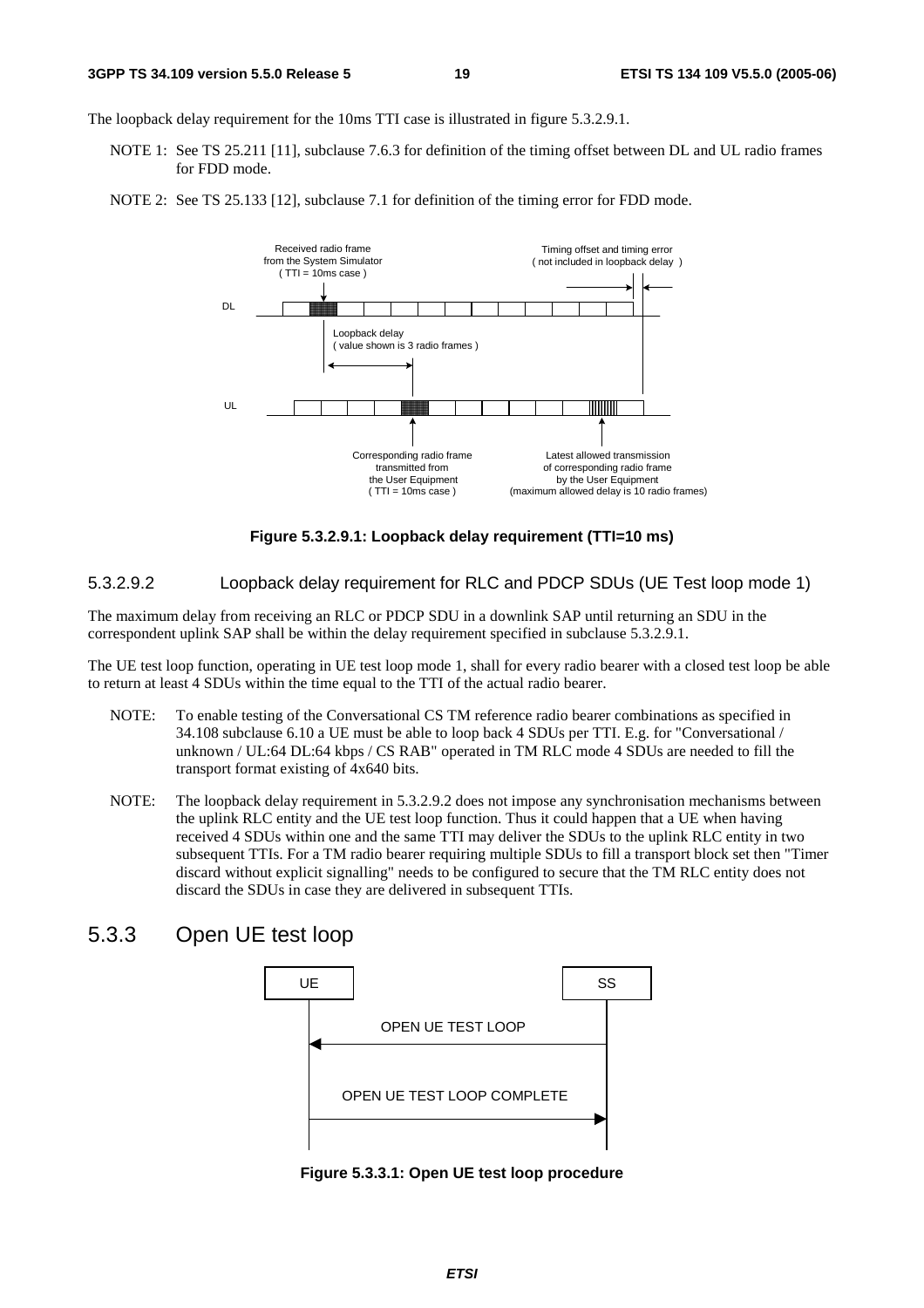#### 5.3.3.1 General

The SS uses the procedure open UE test loop to deactivate the UE test loop function in the UE.

#### 5.3.3.2 Initiation

The SS requests the UE to open all closed radio bearer test loops by transmitting an OPEN\_UE\_TEST \_LOOP\_CMD message. The SS then starts timer TT01.

### 5.3.3.3 Reception of OPEN UE TEST LOOP message by the UE

If no bidirectional user plane radio bearers are established, the UE shall ignore any OPEN UE TEST LOOP message.

If one or more user plane radio bearer test loops are closed, the UE shall open all test loops and send back to the SS an OPEN UE TEST LOOP COMPLETE message.

If the test loops are already open, the UE shall still respond as if the loops had been closed, i.e. the OPEN UE TEST LOOP COMPLETE message should be sent prior to TT01 expiring.

### 5.3.3.4 Reception of OPEN UE TEST LOOP COMPLETE by the SS

Upon reception of the OPEN UE TEST LOOP COMPLETE message the SS stops timer TT01.

#### 5.3.3.5 TT01 timeout

If TT01 expires, then the SS shall indicate this to the test case. The procedure is then completed.

### 5.4 UE Positioning test mode procedures

### 5.4.1 Reset UE Positioning Stored Information



#### 5.4.1.1 General

The SS uses the reset UE positioning stored information procedure to command the UE to reset the already acquired UE POSITIONING information in preparation for subsequent test procedures.

#### 5.4.1.2 Initiation

The SS requests the UE to reset the stored UE positioning information mode by transmitting a RESET UE POSITIONING STORED INFORMATION message.

#### 5.4.1.3 Reception of RESET UE POSITIONING STORED INFORMATION message by UE

When UE receives RESET UE POSITIONING STORED INFORMATION message then the UE shall:

1> if the IE "UE Positioning Technology" has the value "AGPS":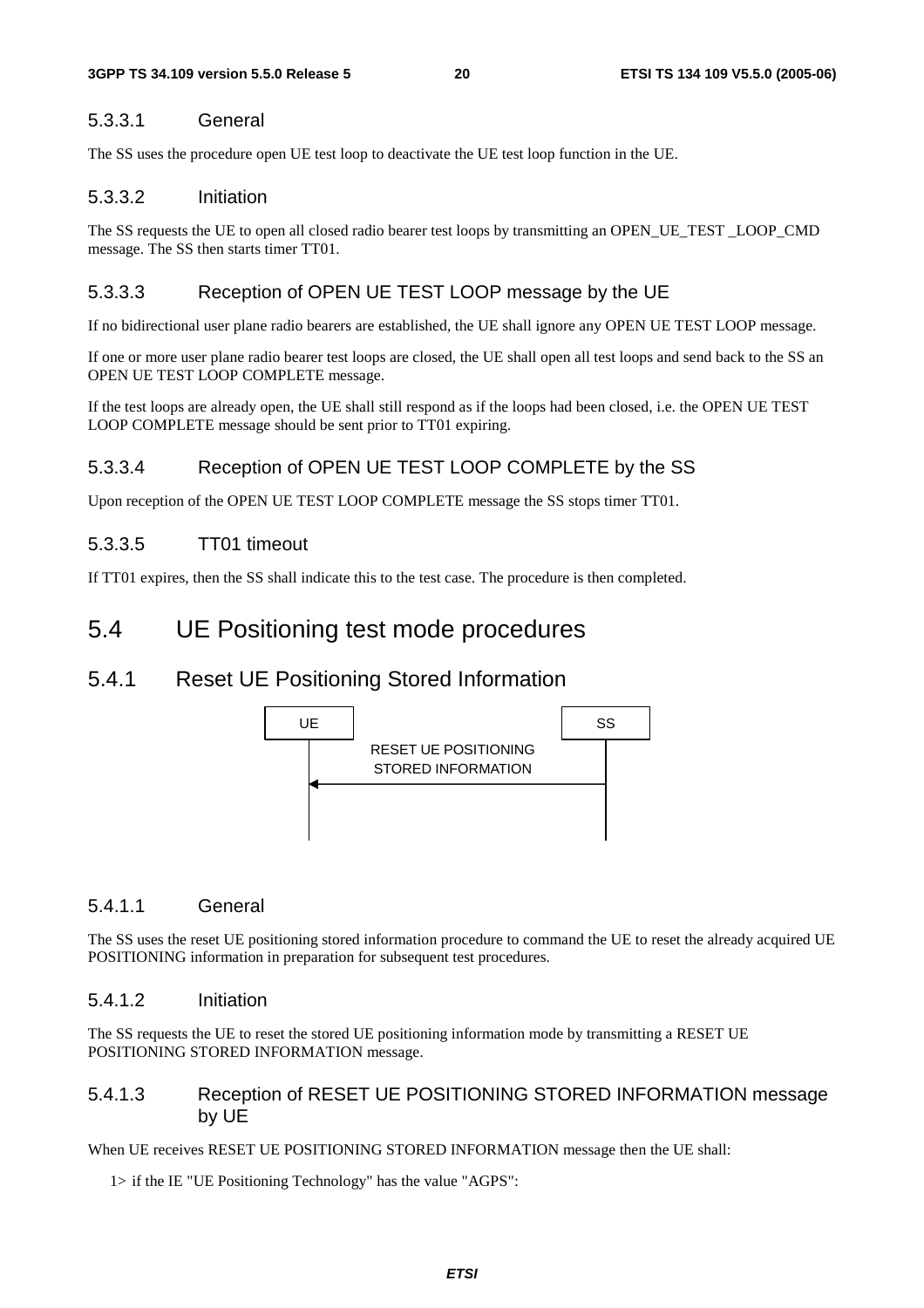2> discard any stored GPS reference time, reference position, and any other aiding data obtained or derived during the previous test instance (e.g. expected ranges and Doppler).

```
1> otherwise:
```
2> ignore the message.

# 6 Message definitions and contents

In this clause, only TC protocol messages are described. TC control messages are intended to be sent using the RRC downlink and uplink direct transfer procedures, see TS 25.331 [5], subclause 8.1.9 and subclause 8.1.10.

- NOTE 1: A message received with skip indicator different from 0 will be ignored.
- NOTE 2: For general definition of Layer 3 message format see TS 24.007 [1], clause 11.
- NOTE 3: GSM and 3G test messages uses the same protocol discriminator value ("1111"). Following message type value series are reserved for GSM testing commands as specified by TS 44.014 [13]: 0000xxxx, 0001xxxx and 0010xxxx where x represent 0 or 1. For 3G test commands the message type value series 0100xxxx is reserved.

### 6.1 Timer values

TT01: Recommended value: 2,5 seconds.

### 6.2 CLOSE UE TEST LOOP

This message is only sent in the direction SS to UE.

| <b>Information Element</b>    | Reference                              | <b>Presence</b> | Format | Length   |
|-------------------------------|----------------------------------------|-----------------|--------|----------|
| <b>Protocol discriminator</b> | TS 24.007 [1],<br>subclause 11.2.3.1.1 | M               |        |          |
| Skip indicator                | TS 24.007 [1],<br>subclause 11.2.3.1.2 | M               |        |          |
| Message type                  |                                        | ΙVΙ             |        |          |
| UE test loop mode             |                                        |                 |        |          |
| UE test loop mode 1 LB setup  |                                        |                 |        | $1 - 16$ |

where message type is:

where

|                       | h | э |  |    |      | bit no.<br>octet 1 |
|-----------------------|---|---|--|----|------|--------------------|
| UE test loop mode is: |   |   |  |    |      |                    |
|                       |   | э |  |    |      | bit no.            |
|                       |   |   |  | X2 | ⁄\ I | octet 1            |

X2=0 and X1=0 then UE test loop mode 1 loop back scheme according to 5.3.2.6 shall be performed by the UE (loopback of RLC SDUs or PDCP SDUs).

X2=0 and X1=1 then UE test loop mode 2 loop back scheme according to 5.3.2.7 shall be performed by the UE (loopback of transport block data and CRC bits).

For backward compatibility reason, the bit 3 of octet 1 shall not be used and shall always be set to zero.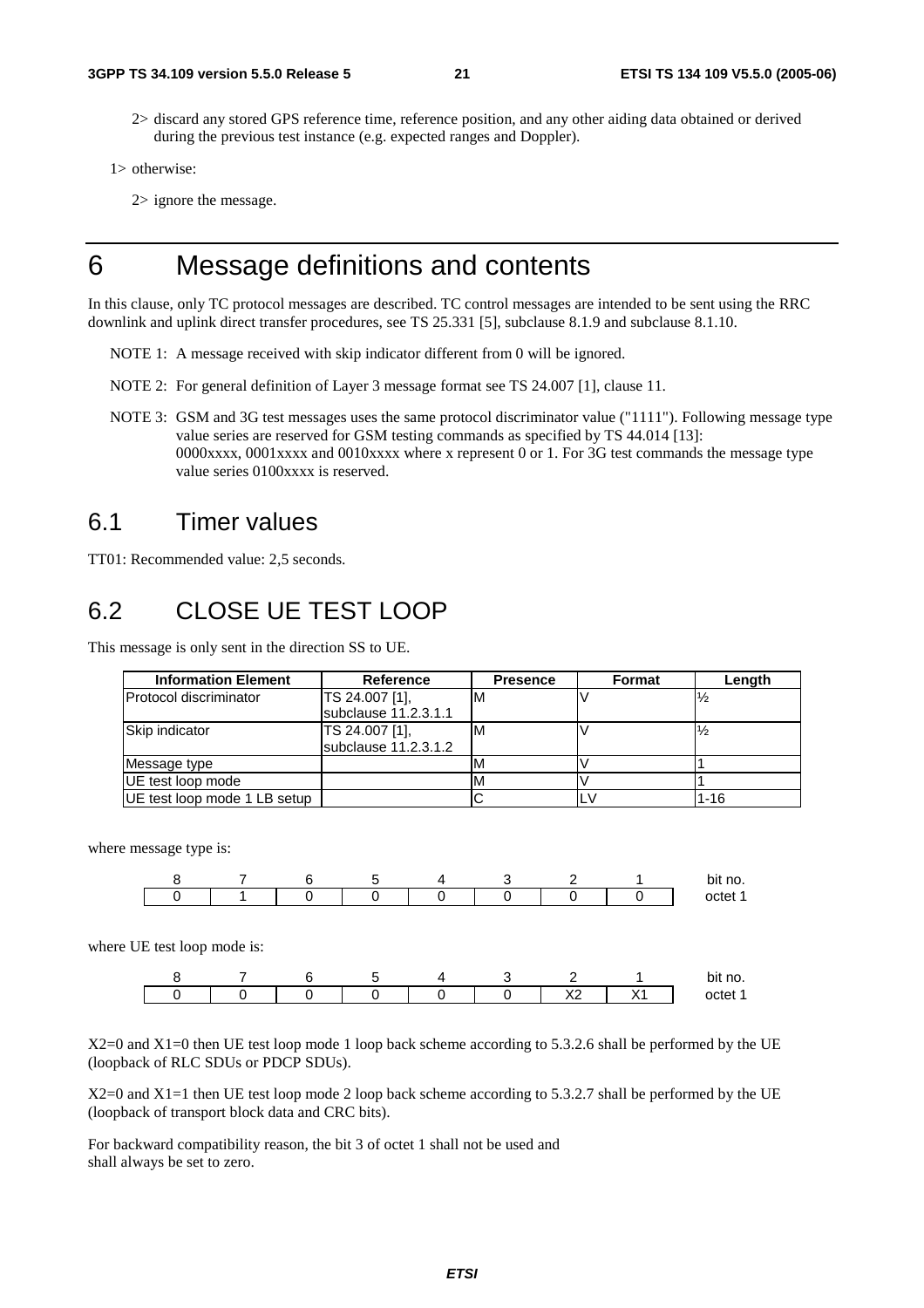#### **3GPP TS 34.109 version 5.5.0 Release 5 22 ETSI TS 134 109 V5.5.0 (2005-06)**

where UE test loop mode 1 LB setup is:



N is the number of LB entities in the LB setup list and is less than or equal to 5.

where LB setup list is:



where LB Setup RB IE#k is:

|                           |          |                             |      |         |     |    |    | bit no.            |
|---------------------------|----------|-----------------------------|------|---------|-----|----|----|--------------------|
| ıς<br>74<br>w<br><u>.</u> |          | $\sqrt{2}$<br>u<br><u>.</u> | 74 7 | 74      | Z10 | ∠৬ | ∠a | octet 1            |
| --                        | Z6       | ںے                          |      | ᢇ<br>ںے |     |    |    | octet <sub>2</sub> |
|                           | Reserved |                             | Q4   | שע      | ◡   | ◡  | QU | octet 3            |

Z15..Z0 = Uplink RLC SDU size in bits 0.. 65535 (binary coded, Z15 is most significant bit and Z0 least significant bit), see Note 1.

 $Q4. Q0 = RB$  identity number, 5..32 (binary coded,  $Q4$  is most significant bit and  $Q0$  least significant bit), where RB identity identifies the radio bearer, see [5] TS 25.331. The range is limited to 5..32 due to RB0 to RB4 are reserved for signalling radio bearers.

NOTE: The parameter UL RLC SDU size is only applicable for UE test loop mode 1 and for radio bearers not using the PDCP protocol layer, see subclause 5.3.2.6.2. The UE capability for the parameter UL RLC SDU size is stated by the UE manufacturer as an Implementation Conformations Statement (ICS) as defined in TS 34.123-2 [17], subclause A.4.3.1 table A.13. The UE Total RLC AM buffer size according to the UE Radio Access Capabilities defined in TS 25.306 [18] shall not be exceeded.

# 6.3 CLOSE UE TEST LOOP COMPLETE

This message is only sent in the direction UE to SS.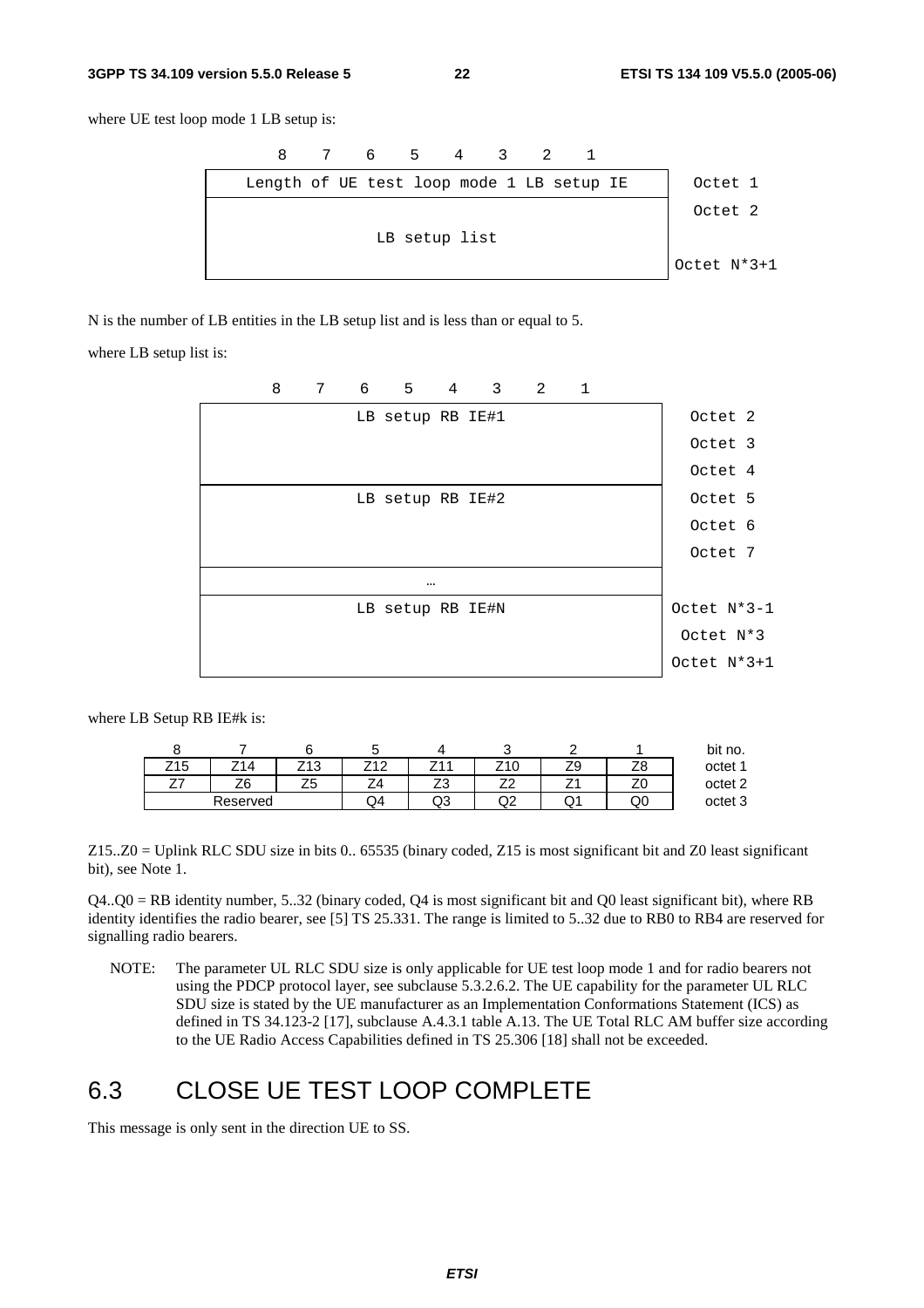| <b>Information Element</b> | Reference              | <b>Presence</b> | Format | Length |
|----------------------------|------------------------|-----------------|--------|--------|
| Protocol discriminator     | TS 24.007 [1].         | м               |        | 1/2    |
|                            | subclause 11.2.3.1.1   |                 |        |        |
| Skip indicator             | TS 24.007 [1].         | м               |        | 1/2    |
|                            | subclause $11.2.3.1.2$ |                 |        |        |
| Message type               |                        | ιM              |        |        |

where message type is:



# 6.4 OPEN UE TEST LOOP

This message is only sent in the direction SS to UE

| <b>Information Element</b>     | Reference                              | <b>Presence</b> | Format | Length |
|--------------------------------|----------------------------------------|-----------------|--------|--------|
| <b>IProtocol discriminator</b> | TS 24.007 [1],<br>subclause 11.2.3.1.1 | ιM              |        |        |
| <b>Skip indicator</b>          | TS 24.007 [1],<br>subclause 11.2.3.1.2 | ιM              |        |        |
| Message type                   |                                        | ΙM              |        |        |

where message type is:



# 6.5 OPEN UE TEST LOOP COMPLETE

This message is only sent in the direction UE to SS.

| <b>Information Element</b> | Reference                    | <b>Presence</b> | Format | Length |
|----------------------------|------------------------------|-----------------|--------|--------|
| Protocol discriminator     | TS 24.007 [1],               | ΙVΙ             |        | 1/2    |
|                            | <b>Isubclause 11.2.3.1.1</b> |                 |        |        |
| Skip indicator             | TS 24.007 [1].               | 'M              |        | 1/2    |
|                            | subclause 11.2.3.1.2         |                 |        |        |
| Message type               |                              |                 |        |        |

where message type is:



# 6.6 ACTIVATE RB TEST MODE

This message is only sent in the direction SS to UE.

| <b>Information Element</b>    | Reference              | <b>Presence</b> | Format | Length |
|-------------------------------|------------------------|-----------------|--------|--------|
| <b>Protocol discriminator</b> | TS 24.007 [1],         | M               |        |        |
|                               | subclause 11.2.3.1.1   |                 |        |        |
| Skip indicator                | TS 24.007 [1],         | M               |        |        |
|                               | $subclause$ 11.2.3.1.2 |                 |        |        |
| Message type                  |                        |                 |        |        |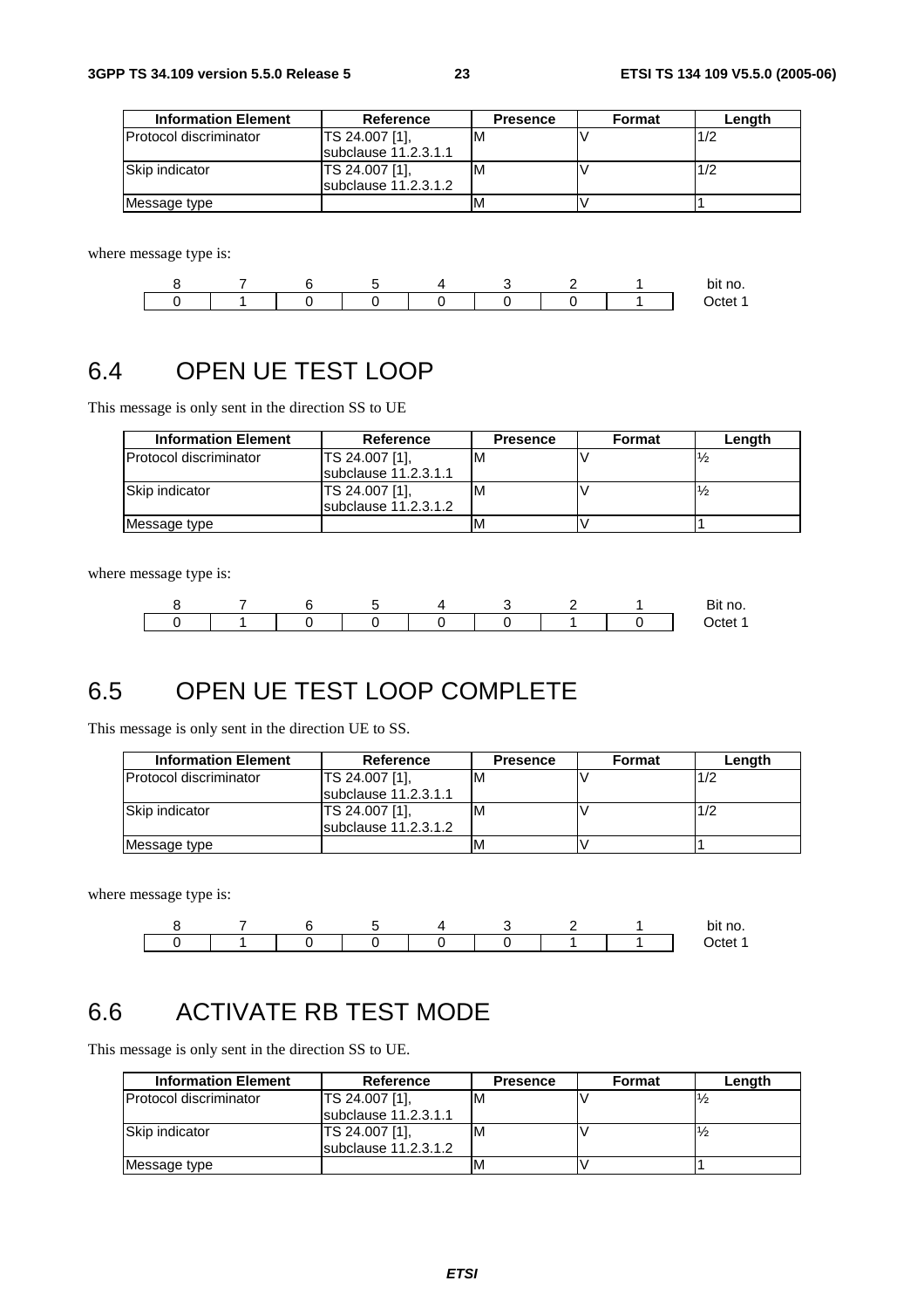where message type is:



# 6.7 ACTIVATE RB TEST MODE COMPLETE

This message is only sent in the direction UE to SS.

| <b>Information Element</b>     | Reference              | <b>Presence</b> | Format | Length |
|--------------------------------|------------------------|-----------------|--------|--------|
| <b>IProtocol discriminator</b> | TS 24.007 [1].         |                 |        |        |
|                                | subclause $11.2.3.1.1$ |                 |        |        |
| Skip indicator                 | TS 24.007 [1].         | M               |        |        |
|                                | subclause 11.2.3.1.2   |                 |        |        |
| Message type                   |                        |                 |        |        |

where message type is:

|  |  |  |  | bit no. |
|--|--|--|--|---------|
|  |  |  |  | netet   |

# 6.8 DEACTIVATE RB TEST MODE

This message is only sent in the direction SS to UE.

| <b>Information Element</b>    | Reference              | <b>Presence</b> | Format | Length |
|-------------------------------|------------------------|-----------------|--------|--------|
| <b>Protocol discriminator</b> | TS 24.007 [1],         | M               |        |        |
|                               | subclause 11.2.3.1.1   |                 |        |        |
| Skip indicator                | TS 24.007 [1],         | M               |        |        |
|                               | subclause $11.2.3.1.2$ |                 |        |        |
| Message type                  |                        |                 |        |        |

where message type is:



# 6.9 DEACTIVATE RB TEST MODE COMPLETE

This message is only sent in the direction UE to SS.

| <b>Information Element</b>     | Reference                              | <b>Presence</b> | Format | Length |
|--------------------------------|----------------------------------------|-----------------|--------|--------|
| <b>IProtocol discriminator</b> | TS 24.007 [1].<br>subclause 11.2.3.1.1 | ΙM              |        |        |
| Skip indicator                 | TS 24.007 [1].<br>subclause 11.2.3.1.2 | ıм              |        |        |
| Message type                   |                                        |                 |        |        |

where message type is:

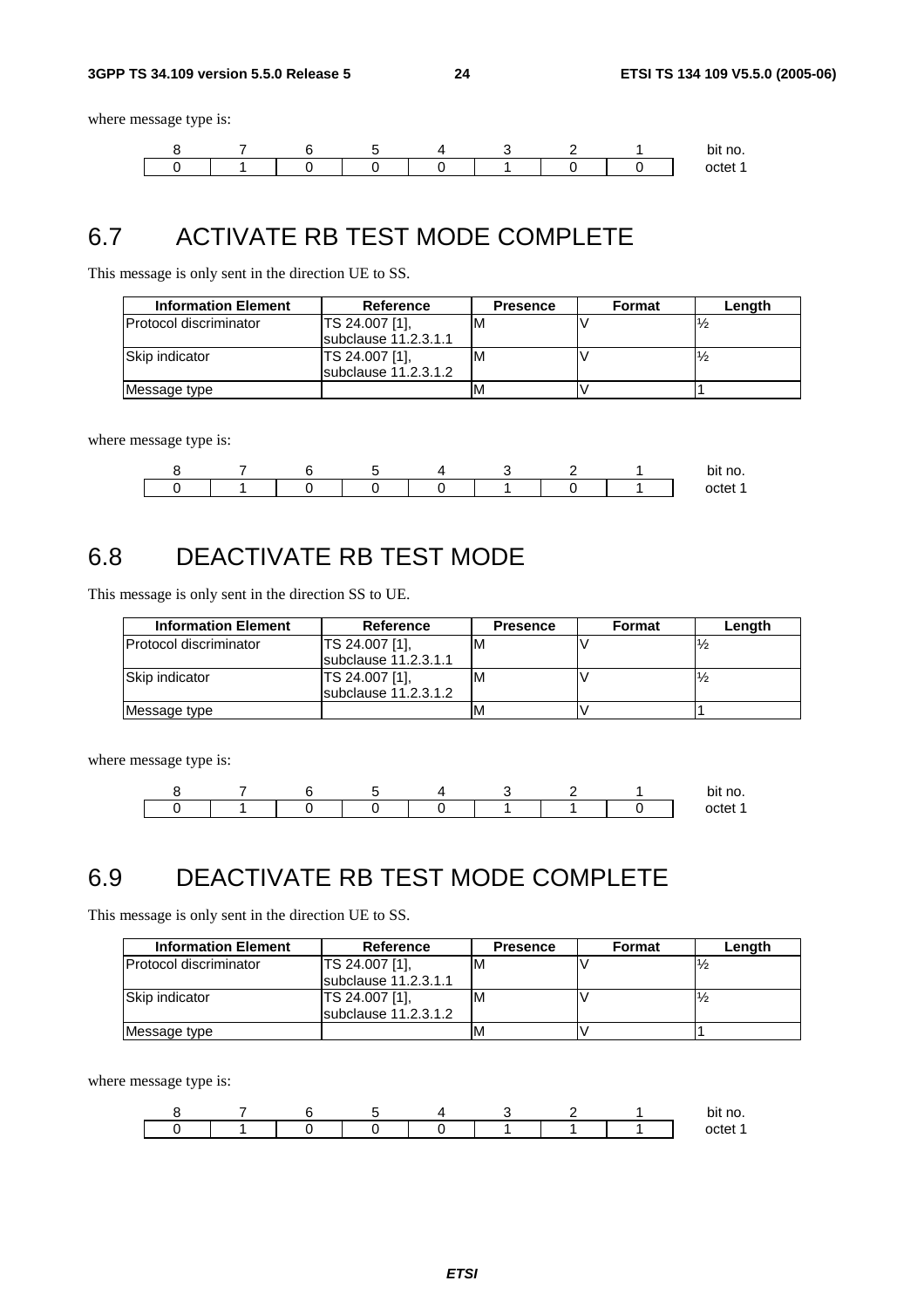# 6.10 RESET UE POSITIONING STORED INFORMATION

This message is only sent in the direction SS to UE.

| <b>Information Element</b>       | Reference                              | <b>Presence</b> | <b>Format</b> | Length |
|----------------------------------|----------------------------------------|-----------------|---------------|--------|
| <b>Protocol discriminator</b>    | TS 24.007 [1],<br>subclause 11.2.3.1.1 | M               |               |        |
| Skip indicator                   | TS 24.007 [1],<br>subclause 11.2.3.1.2 | M               |               |        |
| Message type                     |                                        |                 |               |        |
| <b>UE Positioning Technology</b> |                                        |                 |               |        |

where message type is:

|  |  |  |  | bit no. |
|--|--|--|--|---------|
|  |  |  |  | octet   |

where UE positioning technology is a single octet IE:

|                                        |  |  |  |  |  |  |  | bit<br>∵t no. |  |
|----------------------------------------|--|--|--|--|--|--|--|---------------|--|
| positioning<br><b>Lechnology</b><br>UE |  |  |  |  |  |  |  |               |  |

UE Positioning Technology value

Bits **8 7 6 5 4 3 2 1** 0 0 0 0 0 0 0 0 AGPS

All other cause values are reserved for future use

# 7 Electrical Man Machine Interface (EMMI)

The EMMI is used for automation of conformance testing. The commands used on the EMMI by the System Simulator, shall be limited to the AT commands specified in TS 27.005 [15], TS 27.007 [16] and TS 27.060 [17]. The EMMI and its use for automation of signalling testing are illustrated in figure 7.1 as an example.

At the System Simulator side, a logical EMMI using AT commands shall interface with the TTCN test cases. A physical EMMI interface may be a standard RS232 interface towards the UE. Other interfaces shall not be precluded.

At the UE side the physical interface may be of various types, and an adapter may be provided by the UE manufacturer for converting the AT commands between the System Simulator interface into the UE manufacturer specific interface and format.

The use of EMMI is optional for the UE.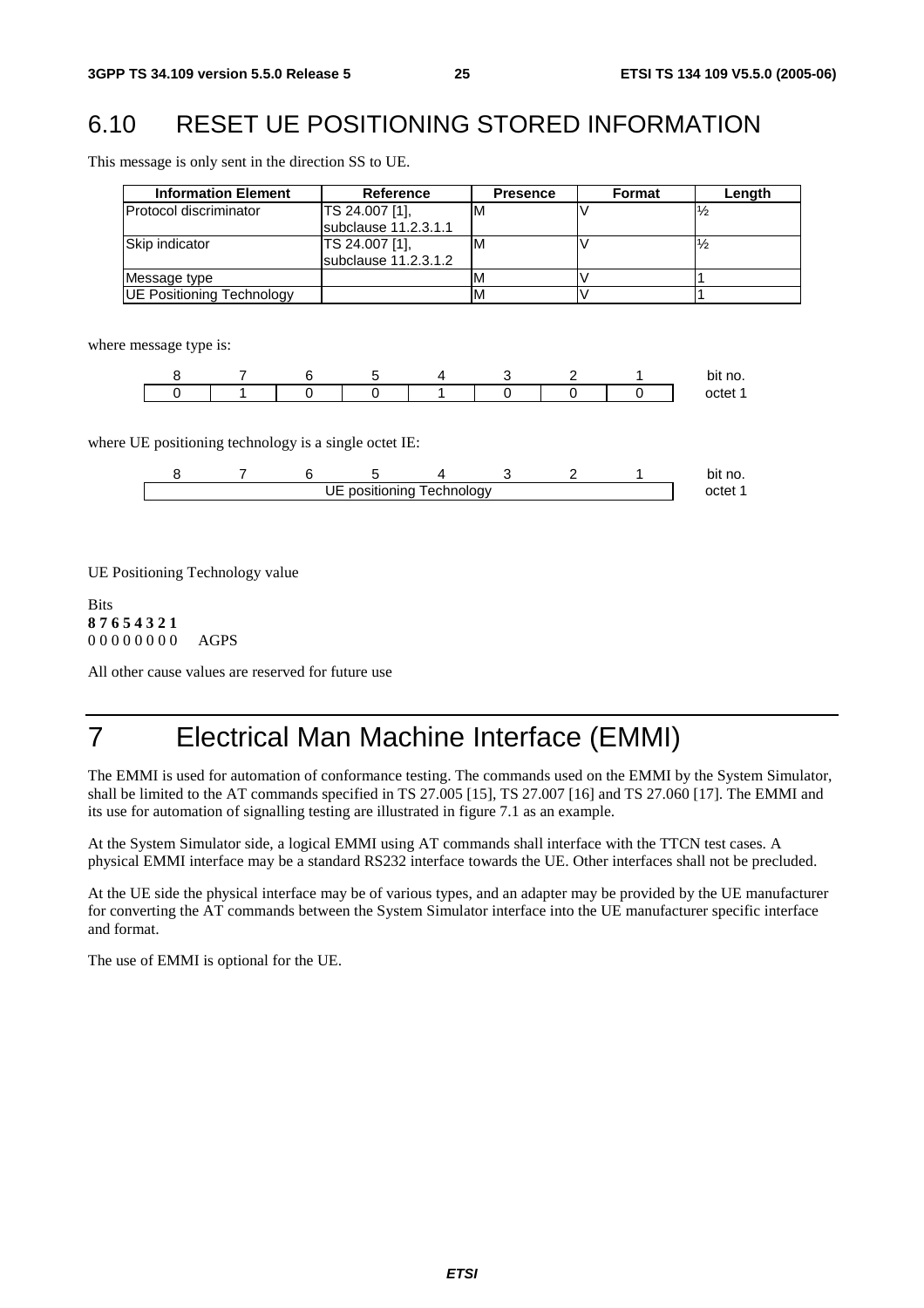

**Figure 7.1: An example of EMMI and its use for automation of signalling testing** 

# 8 UICC/ME test interface

### 8.1 General description

A special interface is required in order to perform the tests of the UICC/ME interface.

### 8.2 Formal aspects

It shall be possible to connect the UICC/USIM simulator to the ME. If an adapter is to be used, the manufacturer of the ME shall provide it.

When using the UICC/USIM simulator, the ME does not necessarily conform to all RF requirements.

When the UICC/USIM simulator is connected the ME shall be able to correctly send and receive on a DTCH and associated channels under ideal radio conditions.

# 8.3 Hardware and logical aspects of the interface

The signals on this interface are specified in TS 31.101 [7].

# 8.4 Mechanical characteristics of the interface

The mechanical interface is specified in TS 31.101 [7].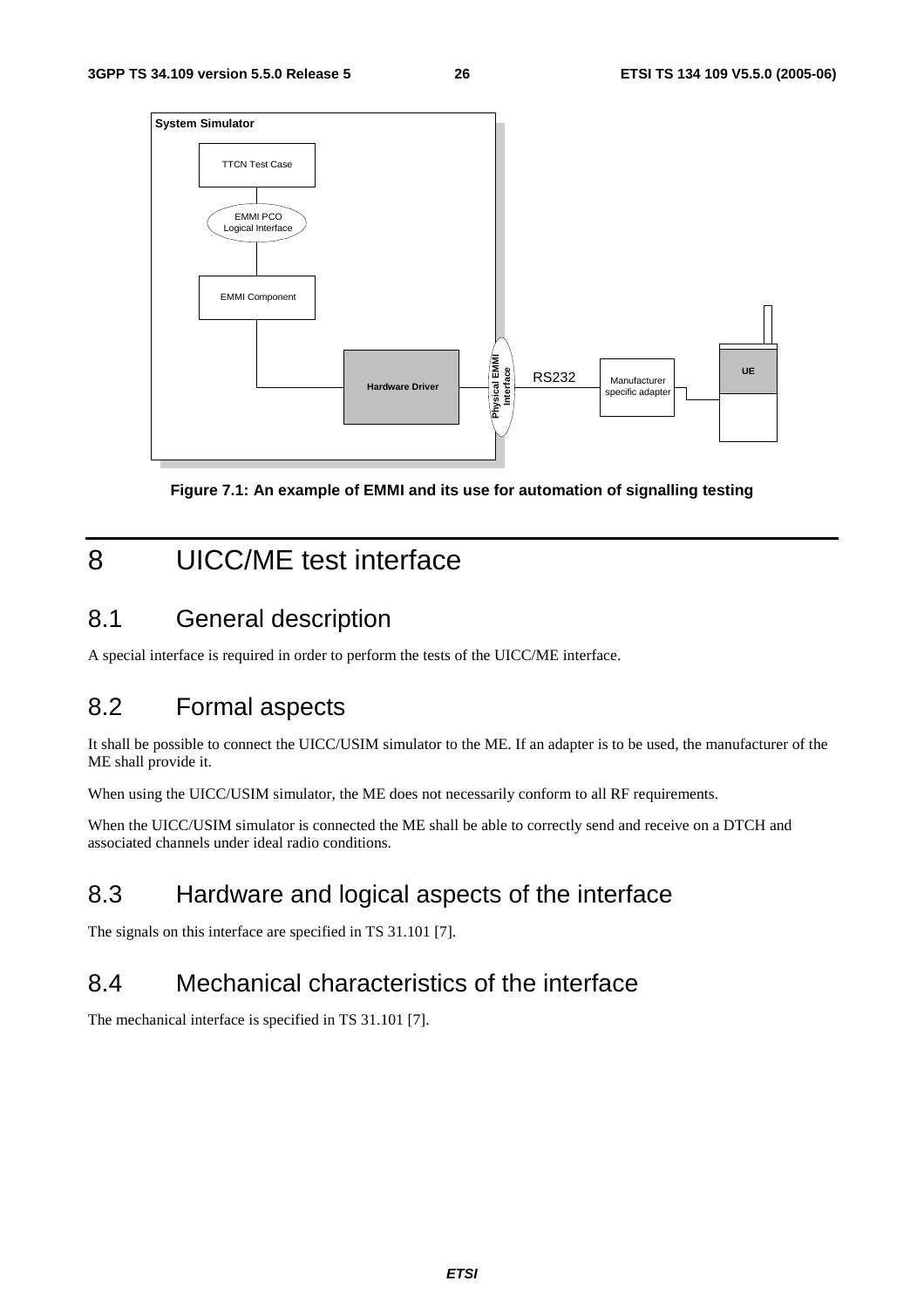# Annex A (informative): UE test loop use scenarios

### A.1 Measurement of receiver characteristics (BER) using UE test loop mode 1 and RLC TM

SS can use the UE test loop mode 1 and RLC TM for measuring BER. For UE to be able to return all data it receives form SS it is required that the DL and UL transport block size are the same. It is also required that the UL RLC SDU size parameter of the CLOSE UE TEST LOOP message is set to the same value as the DL and UL transport block size.

### A.1.1 Measurement of receiver characteristics (BER) - DL reference measurement channel (12.2 kbps)

In FDD mode, for measuring BER for the DL and UL reference measurement channel 12.2 kbps according to TS 34.121 [8], Annex C the configuration should be:

- $DL$  and UL transport block size = 244 bits (RLC TM);
- UE test loop mode 1 parameter UL RLC SDU size = 244 bits.

In TDD mode, for measuring BER for the DL and UL reference measurement channel 12.2 kbps according to TS 34.122 [9], Annex C.

# A.2 Measurement of receiver performance (BLER) using UE test loop mode 1 and RLC AM

To measure BLER UE test loop mode 1 can be used by having the DL RLC protocol operating in acknowledged mode (AM). The SS can calculate BLER from the ratio of number of UE retransmission requests and the total number of blocks sent by the SS.

In AM the UE indicates missing protocol units (=transport blocks) in the STATUS PDU message. There are different triggers for sending the STATUS PDU message. For the purpose of SS BLER measurement a timer based trigger such as receiver timer based STATUS PDU transfer can be used (see TS 25.322, subclause 9.7.2). The figure below illustrates the SS BLER measurement procedure. In the example in the figure block errors are detected by the UE of a total of N blocks. The BLER calculated by the SS is 4 / N.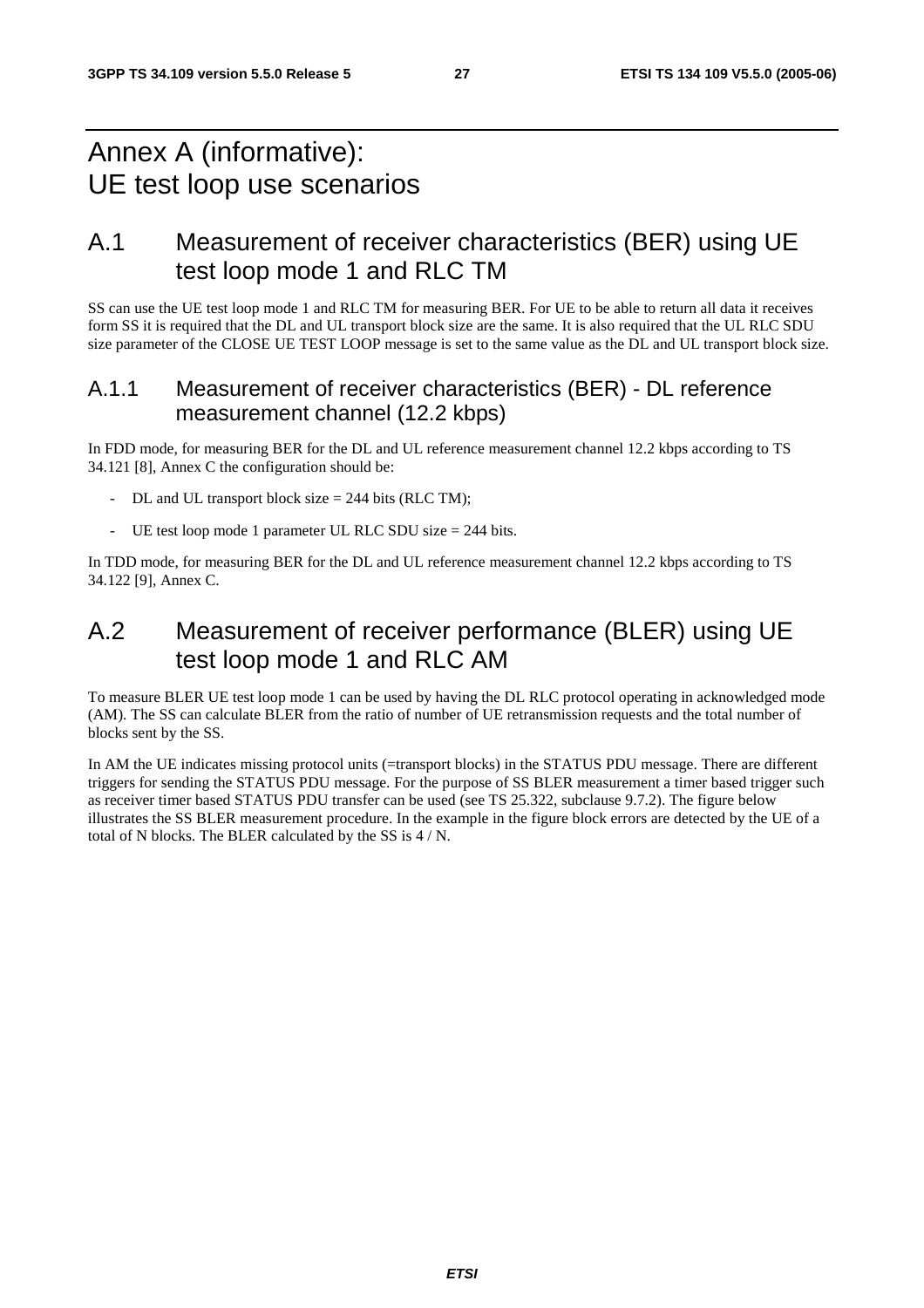

 $#Total$  = Number of sent blocks,  $#Retransmit$  = Number of UE retransmission requests

#### **Figure A.2.1: Measuring BLER using UE test loop mode 1 and DL RLC AM**

### A.2.1 Measurement of receiver performance (BLER) - DL reference measurement channel (64,144,384 kbps)

By having downlink transport block size set to size of user data part according to the 64, 144 or 384 kbps reference measurement channels and using RLC acknowledge mode the UE test loop mode 1 can be used to measure BLER.

### A.3 Measurement of receiver performance (BLER) using UE test loop mode 2

In addition to the method described in A.2 UE test loop mode 2 can be used to measure BLER if the UL transport block size is bigger or equal to the sum of DL transport block size and number of DL CRC bits.

The SS can calculate BLER by checking returned data and CRC and count number of block errors and the total number of sent blocks.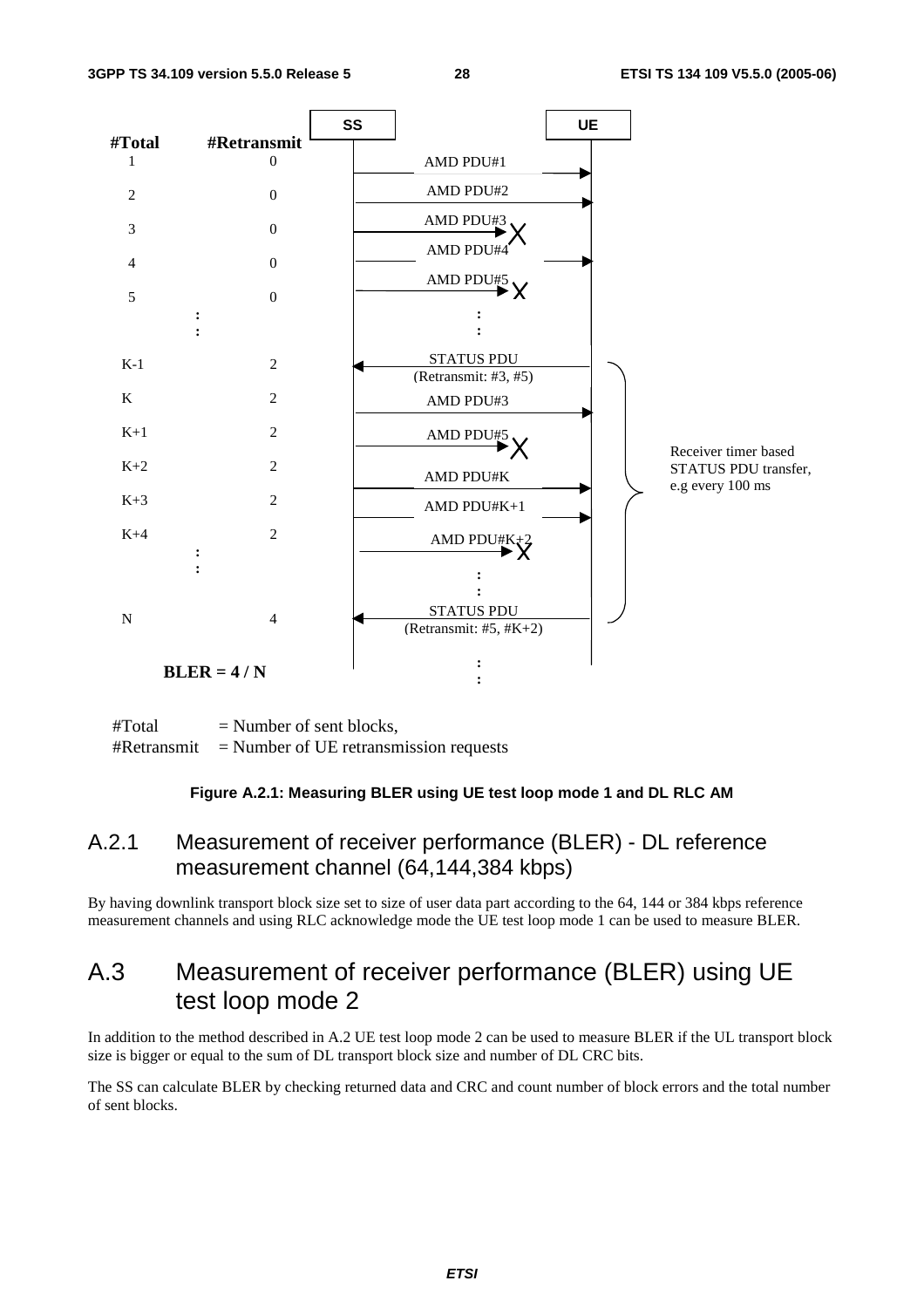### A.3.1 Measurement of receiver performance (BLER) - DL reference measurement channel (12.2 kbps)

TS 34.121 [8], subclauses C.2.1 and C.3.1 defines the DL and UL reference measurement channel 12.2 kbps for FDD mode.

TS 34.122 [9], subclauses C.2.1 and C.3.1 defines the DL and UL reference measurement channel 12.2 kbps for TDD mode.

To be able to measure BLER using UE test loop mode 2 the SS needs to configure the uplink transport block size to 260 bits to fit downlink transport block size (244 bits) and downlink CRC bits (16 bits), see figure A.3.1.



**Figure A.3.1: UE test loop mode 2 operation for the 12.2 kbps BLER measurement case** 

### A.3.2 Measurement of receiver performance (BLER) - DL reference measurement channel (64,144 and 384 kbps)

TS 34.121 [8], subclause C.2 defines the DL and UL reference measurement channel for 64, 144 and 384 kbps for FDD mode.

TS 34.122 [9], subclause C.2 defines the DL reference measurement channel for 64, 144 and 384 kbps for TDD mode.

If a UE supports downlink reference measurement channels for 64,144 or 384 kbps and also the correspondent uplink reference measurement channel then it is possible to use UE test loop mode 2 for measuring BLER for these reference measurement channels.

# A.4 Measurement of transmitter characteristics

The SS sets up the radio bearer for DL and UL reference measurement channels 12.2 kbps using the generic setup procedure.

See TS 34.108 [10], clause 7 for specification of the generic setup procedure.

See TS 34.121 [8], subclauses C.2.1 and C.3.1 for definition of the DL and UL reference measurement channel 12.2 kbps for FDD mode.

See TS 34.122 [9], subclauses C.2.1 and C.2.2 for definition of the DL and UL reference measurement channel 12.2 kbps for TDD mode.

The SS orders the UE to close its UE test loop by transmitting a CLOSE UE TEST LOOP CMD message.

When the SS receives the CLOSE UE TEST LOOP COMPLETE message from the UE the SS starts transmission of data to the UE.

Perform the transmitter test.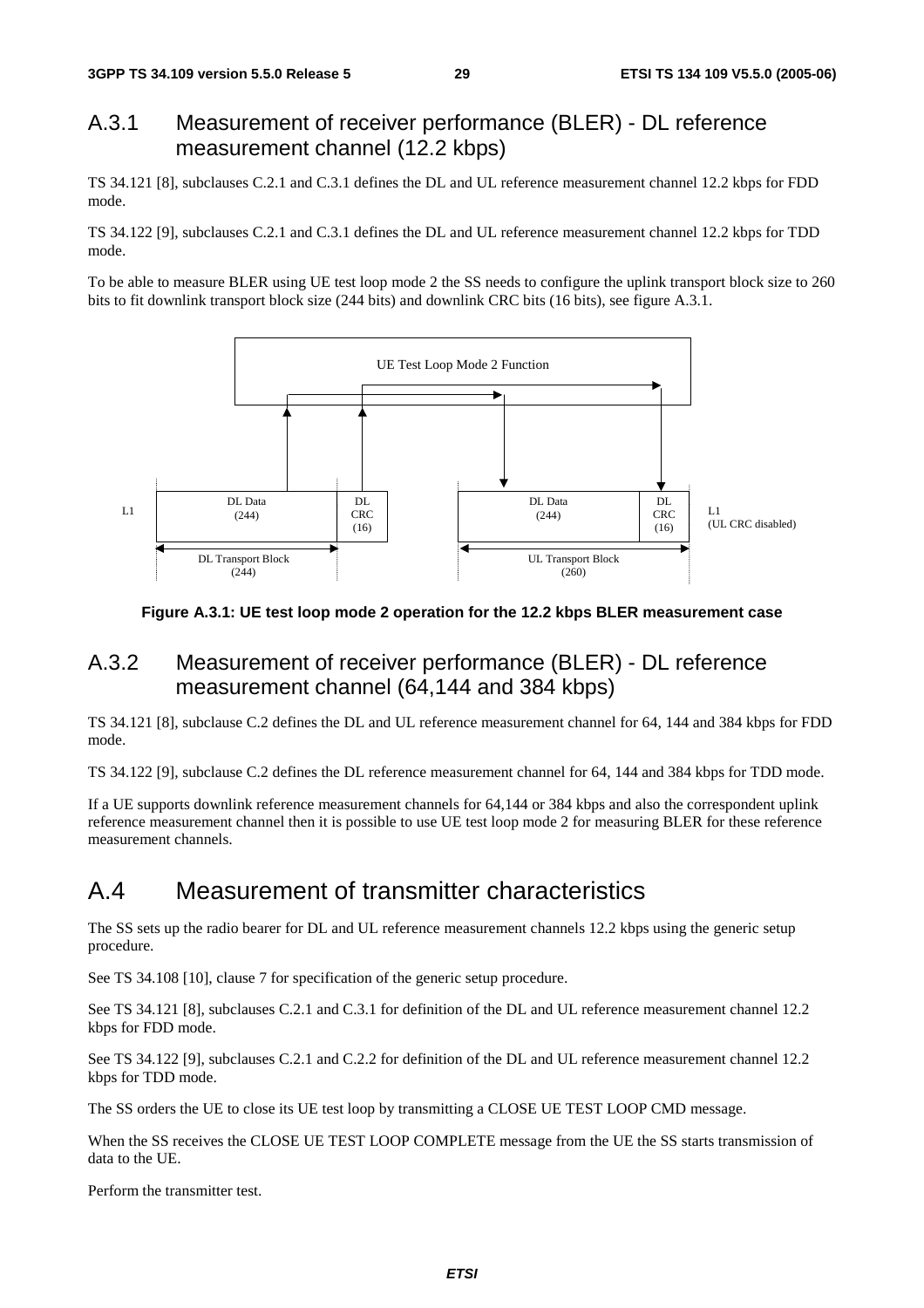The SS sends the OPEN UE TEST LOOP message to the UE to open the UE test loop.

### A.5 Measurement of transmitter DTX characteristics

The SS requests the UE to enable DTX and sets up the radio bearer for DL and UL reference measurement channels 12.2 kbps using the generic setup procedure.

See TS 34.108 [10], clause 7 for specification of the generic setup procedure.

See TS 34.121 [8], subclauses C.2.1 and C.3.1 for definition of the DL and UL reference measurement channel 12.2 kbps for FDD mode.

See TS 34.122 [9], subclauses C.2.1 and C.2.2 for definition of the DL and UL reference measurement channel 12.2 kbps for TDD mode.

The SS orders the UE to close its UE test loop using UE test mode 1 by transmitting a CLOSE UE TEST LOOP message.

The UE confirms that the UE test loop is closed by sending the CLOSE UE TEST LOOP COMPLETE message to the SS.

Perform the transmitter DTX testing.

The SS sends the OPEN UE TEST LOOP message to the UE to open the UE test loop.

# A.6 Using UE test loop mode 2 for testing of UE Blind Transport Format Detection (FDD mode)

When a UE operates in UE test loop mode 2 then the received downlink transport block and the downlink CRC data bits shall be returned in the uplink transport block, see subclause 5.3.2.7. The UE shall select the uplink transport format with the smallest transport block size, which fits both the received downlink transport block and the downlink CRC bits. Table A.6.1 gives an example of an uplink radio bearer configuration for variable rate having three transports formats TF0, TF1 and TF2. Table A.6.2 gives some examples of UE selected uplink transport format versus size of received downlink transport block and downlink CRC bits.

The SS can use UE test loop mode 2 for testing UE blind transport format detection by taken the possible downlink transport formats into consideration when configuring the uplink transport formats. I.e. for every downlink transport format there should be an uplink transport format for which the transport block size is equal to the sum of the downlink transport block size and the number of downlink CRC bits. Thus the SS can check the TFI of the UE transmitted transport format to verify that the UE has detected the correct downlink transport format. Table A.6.3 gives an example of a configuration for testing blind transport format detection using 9 possible downlink transport formats TF0 to TF8. The right hand column shows the minimum uplink transport block sizes the SS has to set-up to be able to test the UE blind transport format detection behaviour.

| UL transport<br>format | <b>Transport block size</b> |
|------------------------|-----------------------------|
| TF0                    |                             |
| TF <sub>1</sub>        | 55 bits                     |
| TF2                    | 111 bits                    |

#### **Table A.6.1: Uplink transport formats**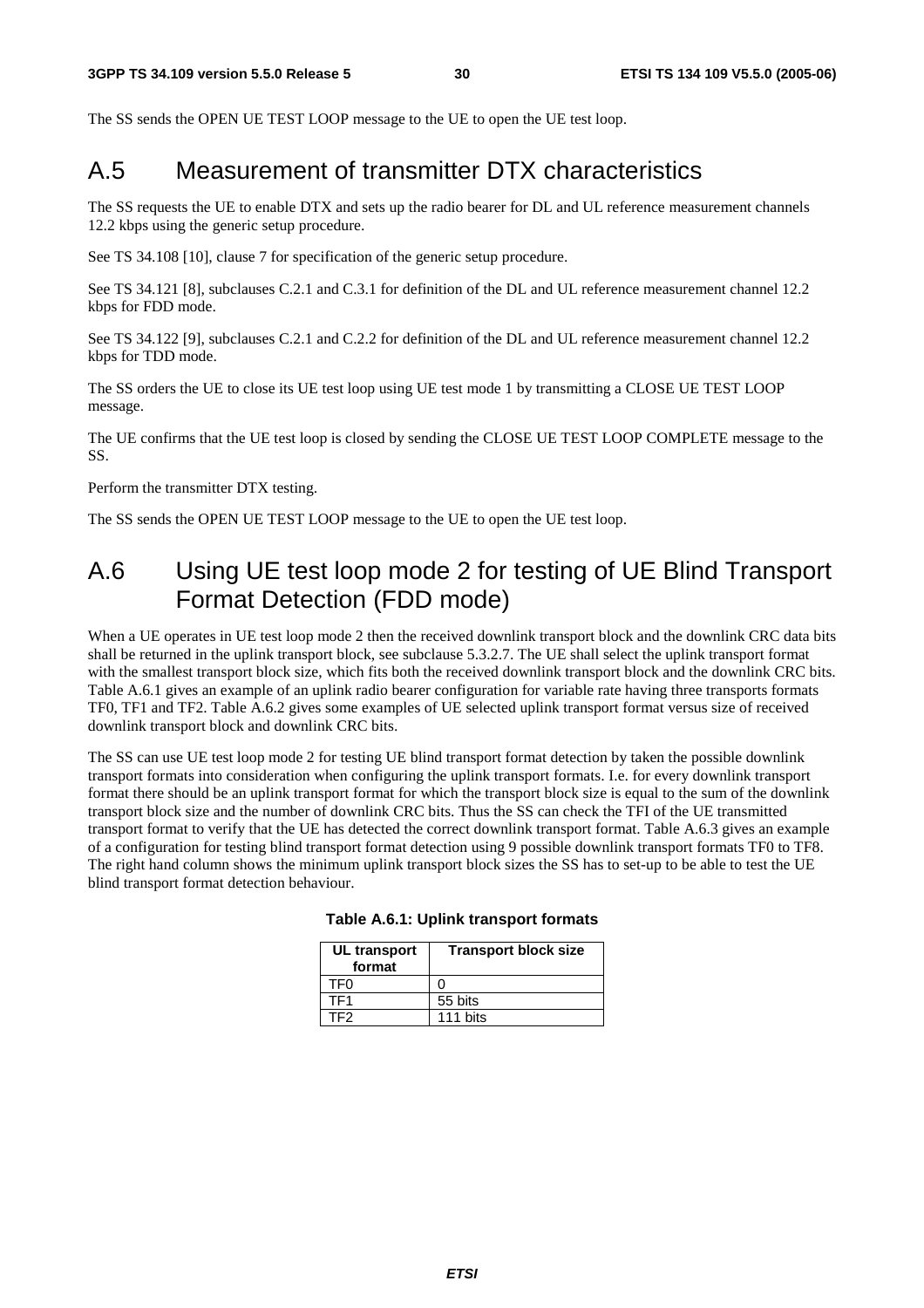| DL transport block | <b>Number of DL CRC</b> | <b>Selected UL TF</b> | <b>Comment</b>                    |
|--------------------|-------------------------|-----------------------|-----------------------------------|
| size               | <b>bits</b>             |                       |                                   |
| 39 bits            | 16 bits                 | TF1                   | $39 + 16 = 55$ i.e. TF1 ok        |
| 40 bits            | 16 bits                 | TF <sub>2</sub>       | TF1 not possible $(40 + 16 = 56)$ |
|                    |                         |                       | > 55                              |
|                    |                         |                       | TF2 OK (56 < 111)                 |
| 95 bits            | 16 bits                 | TF <sub>2</sub>       | TF2 OK (95+16=111)                |
| 96 bits            | 16 bits                 | TF <sub>2</sub>       | $96 + 16 = 112$ is bigger than    |
|                    |                         |                       | TF2 block size but no bigger      |
|                    |                         |                       | TF available i.e. TF2 is          |
|                    |                         |                       | selected and returned DL data     |
|                    |                         |                       | and CRC is truncated (one bit     |
|                    |                         |                       | of the DL CRC is not returned)    |

| Table A.6.2: Selected uplink transport format versus size  |  |
|------------------------------------------------------------|--|
| of received downlink transport block and downlink CRC bits |  |

#### **Table A.6.3: Example of configuration for testing behaviour of UE blind transport format detection**

|                 | <b>DL TFI of DTCH</b> | UL TFI of DTCH<br>Minimum required UL transport<br>block size if DL CRC size=12 |                       |  |
|-----------------|-----------------------|---------------------------------------------------------------------------------|-----------------------|--|
| TF <sub>0</sub> | 39 bits               | TF <sub>0</sub>                                                                 | 51 bits $(39 + 12)$   |  |
| TF <sub>1</sub> | 95 bits               | TF <sub>1</sub>                                                                 | 107 bits $(95 + 12)$  |  |
| TF <sub>2</sub> | 103 bits              | TF <sub>2</sub>                                                                 | 115 bits $(103 + 12)$ |  |
| TF <sub>3</sub> | 118 bits              | TF3                                                                             | 130 bits $(118 + 12)$ |  |
| TF4             | 134 bits              | TF4                                                                             | 146 bits (134 + 12)   |  |
| TF <sub>5</sub> | 148 bits              | TF <sub>5</sub>                                                                 | 160 bits $(148 + 12)$ |  |
| TF <sub>6</sub> | 159 bits              | TF <sub>6</sub>                                                                 | 171 bits $(159 + 12)$ |  |
| TF7             | 204 bits              | TF7                                                                             | 216 bits $(204 + 12)$ |  |
| TF <sub>8</sub> | 244 bits              | TF8                                                                             | 256 bits (244 + 12)   |  |

# A.7 Using UE test loop mode 1 for protocol testing

The parameter UL RLC SDU in CLOSE UE TEST LOOP message is used to control the behaviour of the UE test function behaviour regarding the uplink RLC SDU size.

In downlink the SS can control the downlink RLC SDU size by creating test data blocks of the size required for the test purpose.

Table A.7.1 describes the UE test function behaviour when operating in UE test loop mode 1 for different settings of DL and UL RLC SDU sizes:

| <b>UL RLC SDU size</b> | UE test loop behaviour                                                           |
|------------------------|----------------------------------------------------------------------------------|
| $= 0$                  | Nothing is returned by UE in uplink                                              |
| $=$ DL RLC SDU size    | All received data is returned by UE in uplink                                    |
| < DL RLC SDU size      | Received data is truncated by UE and sent<br>in uplink                           |
| > DL RLC SDU size      | Received data is repeated until UL RLC<br>SDU block is filled and sent in uplink |

**Table A.7.1: UE test loop behaviour for different settings of DL and UL RLC SDU sizes.** 

Examples of different configurations are shown in figures A.7.1 and A.7.2.

Figure A.7.1 illustrates a configuration for testing of RLC reassemble and segmentation. SS sends DL RLC SDU block size > DL RLC PDU block size and have configured UL RLC SDU block size = DL RLC SDU size > UL RLC PDU block size.

NOTE: For this type of configuration the UE receiver buffer limitations need to be considered when designing the test.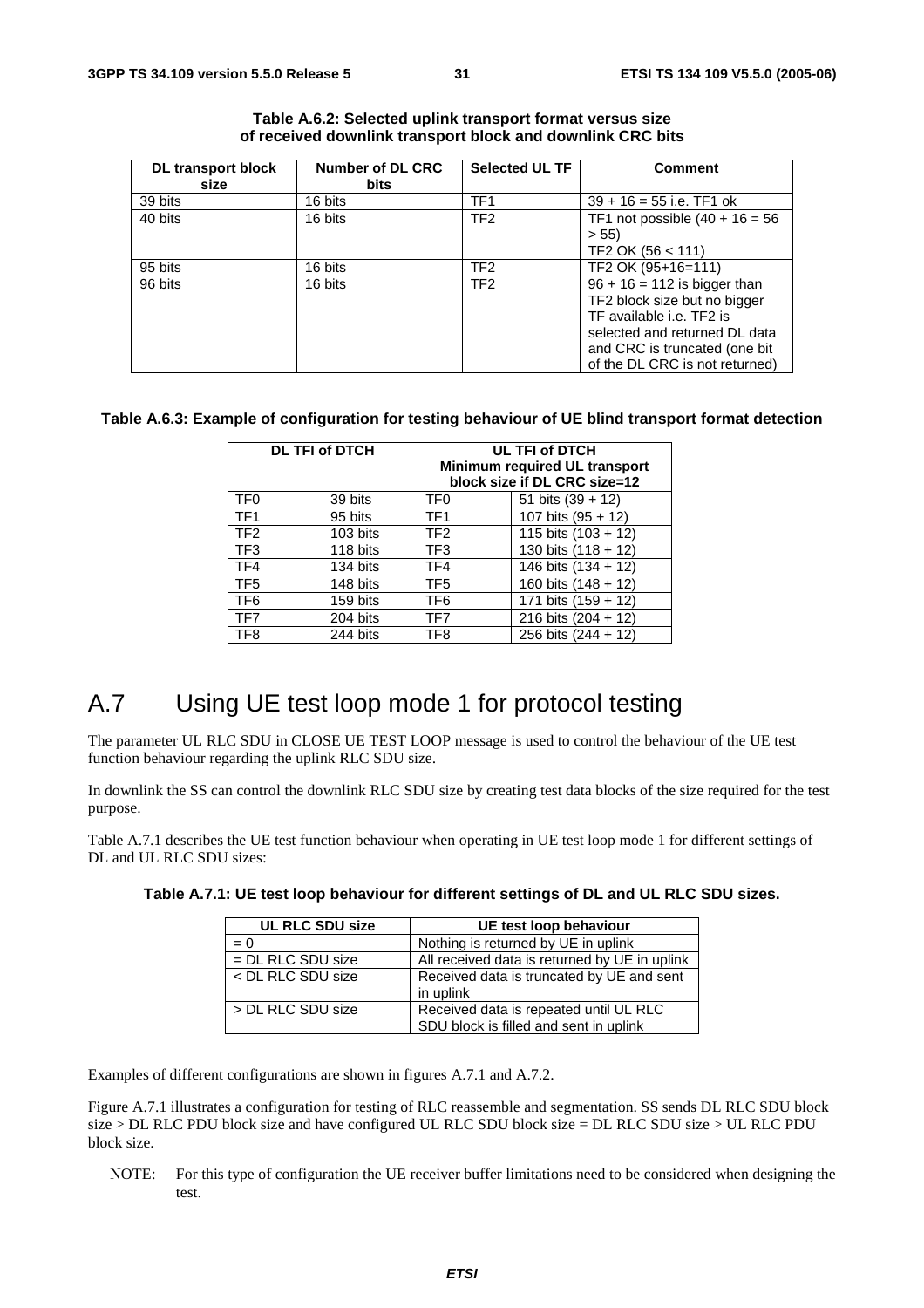Figure A.7.2 illustrates a configuration for BER measurements. SS sends DL RLC SDU block size = DL RLC PDU block size and have configured UL RLC SDU block size = UL RLC PDU block size = DL RLC PDU block size. RLC and MAC are configured for transparent mode.



**Figure A.7.1: Configuration for testing of RLC reassembly in downlink and RLC segmentation in uplink** 



**Figure A.7.2: Example of a configuration used for BER measurement**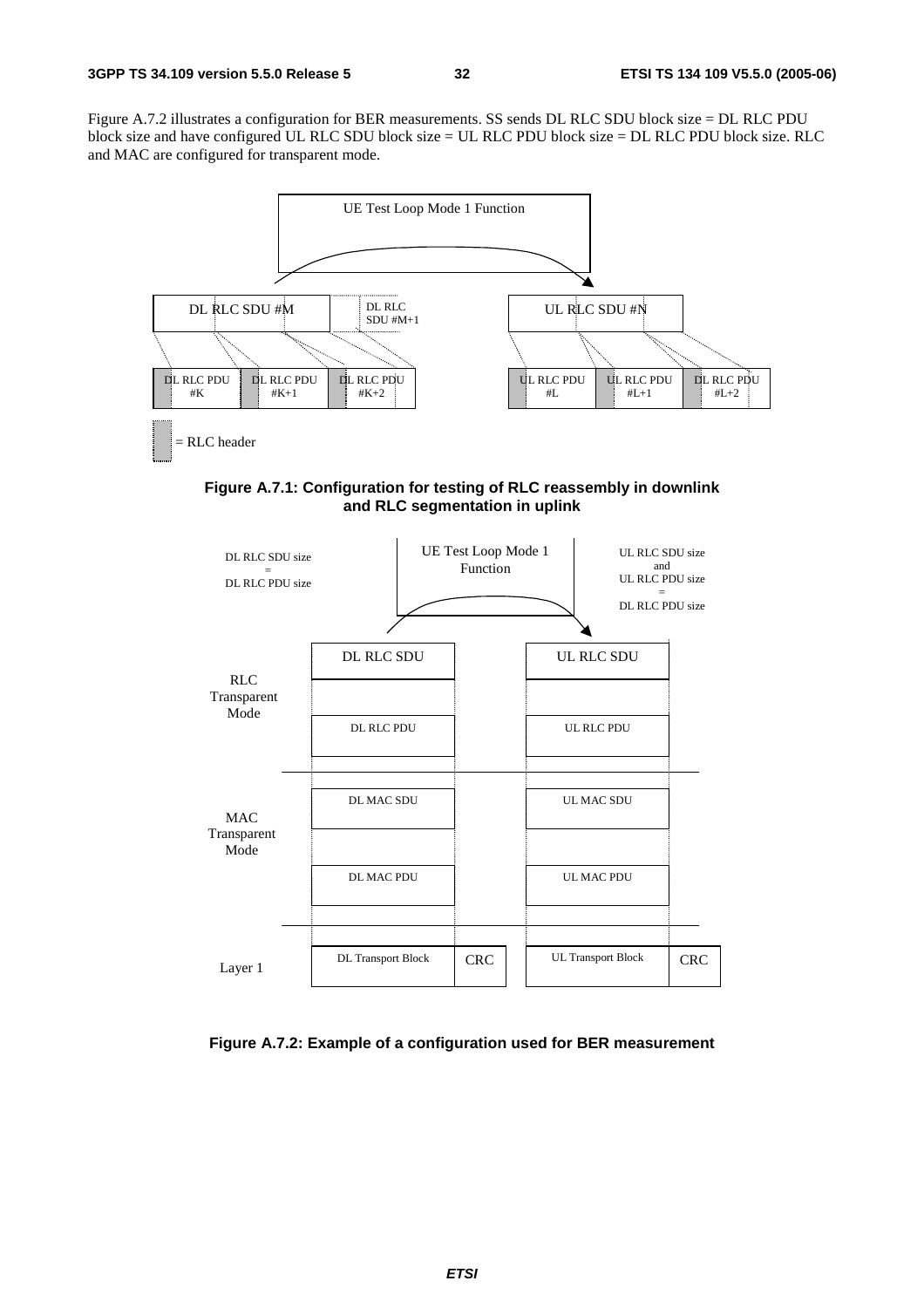# Annex B (informative): Change history

|             | <b>Change history</b> |                 |           |     |                                                                       |       |            |  |  |
|-------------|-----------------------|-----------------|-----------|-----|-----------------------------------------------------------------------|-------|------------|--|--|
| <b>Date</b> | TSG#                  | <b>TSG Doc.</b> | <b>CR</b> | Rev | Subject/Comment                                                       | Old   | <b>New</b> |  |  |
| 06/2000     | <b>TP-08</b>          |                 |           |     | Approved at TSG-T #8 and placed under Change Control                  |       | 3.0.0      |  |  |
| 09/2000     | TP-09                 | TP-000162       | 001       |     | Clarification of UE test loop mode 2 loop back scheme                 | 3.0.0 | 3.1.0      |  |  |
|             | TP-09                 | TP-000162       | 002       |     | Clarification of loopback delay requirement                           | 3.0.0 | 3.1.0      |  |  |
|             | TP-09                 | TP-000162       | 003       |     | Change Request about specification TS 34.109                          | 3.0.0 | 3.1.0      |  |  |
|             | TP-09                 | TP-000162       | 004       |     | UE test loop mode 1, loopback of PDCP SDUs                            | 3.0.0 | 3.1.0      |  |  |
| 11/2000     |                       |                 |           |     | Handover of responsibility from TSG-T to TSG-RAN                      |       |            |  |  |
| 12/2000     | <b>RP-10</b>          | RP-000579 005   |           |     | Setting up UE test loop for multiple radio bearer configurations      | 3.1.0 | 3.2.0      |  |  |
| 03/2001     | <b>RP-11</b>          | RP-010036 006   |           |     | Electrical Man Machine Interface                                      | 3.2.0 | 3.3.0      |  |  |
|             | <b>RP-11</b>          |                 |           |     | Upgrade to Release 4 - no technical change                            | 3.3.0 | 4.0.0      |  |  |
| 06/2001     | <b>RP-12</b>          | RP-010319 008   |           |     | Clarification to Loopback Delay requirement & BTFD in TDD mode        | 4.0.0 | 4.1.0      |  |  |
|             | <b>RP-12</b>          | RP-010319 010   |           |     | Expanding UE test loop buffering capabilities to enable testing of    | 4.0.0 | 4.1.0      |  |  |
|             |                       |                 |           |     | 2048 kbps radio bearers                                               |       |            |  |  |
| 03/2002     | <b>RP-15</b>          | RP-020077       | 012       |     | Clarifications of UE conformance test functions                       | 4.1.0 | 4.2.0      |  |  |
|             | <b>RP-15</b>          |                 |           |     | Upgrade to Release 5 - no technical change                            | 4.2.0 | 5.0.0      |  |  |
| 06/2002     | <b>RP-16</b>          | RP-020338 015   |           |     | Correction to UE test loop mode 2                                     | 5.0.0 | 5.1.0      |  |  |
|             | <b>RP-16</b>          | RP-020338 018   |           |     | Clarification of test loop performance requirements                   | 5.0.0 | 5.1.0      |  |  |
| 12/2002     | <b>RP-18</b>          | RP-020728 022   |           |     | Reference Measurement Channels references                             | 5.1.0 | 5.2.0      |  |  |
| 03/2003     | <b>RP-19</b>          | RP-030162 025   |           | 1   | Removal of uplink dummy DCCH transmission function in UE              | 5.2.0 | 5.3.0      |  |  |
| 09/2004     | <b>RP-25</b>          | RP-040329 029   |           |     | UE test loop mode with PDCP configuration                             | 5.3.0 | 5.4.0      |  |  |
|             | <b>RP-25</b>          | RP-040329 033   |           | 1   | Addition of RESET UE POSITIONING STORED INFORMATION                   | 5.3.0 | 5.4.0      |  |  |
|             |                       |                 |           |     | message                                                               |       |            |  |  |
|             | <b>RP-25</b>          | RP-040337       | 034       |     | Increase of maximum number of loopback entities                       | 5.3.0 | 5.4.0      |  |  |
| 06/2005     | <b>RP-28</b>          | RP-050301 0035  |           |     | Clarification of loopback behaviour for uni-directional radio bearers | 5.4.0 | 5.5.0      |  |  |